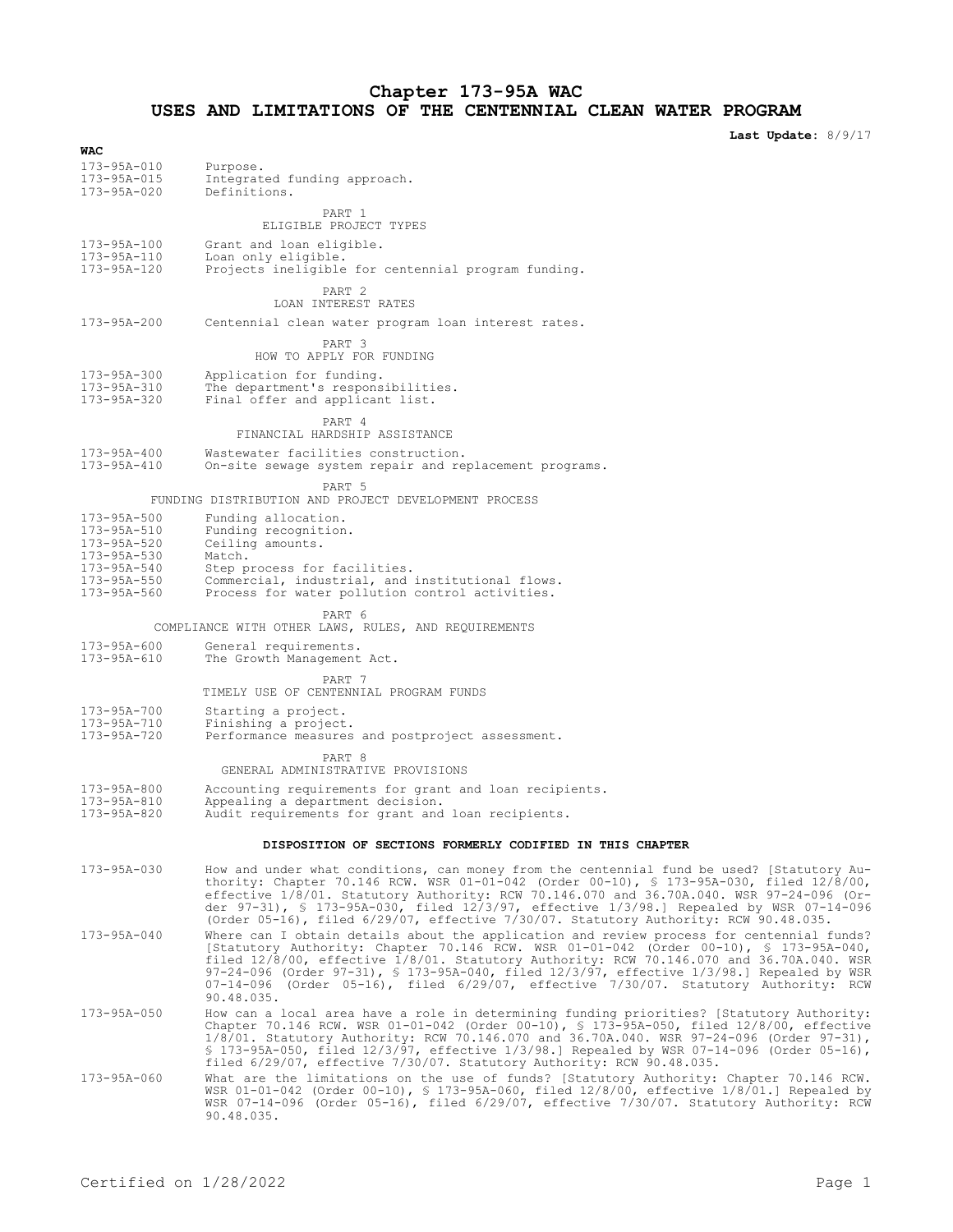173-95A-070 How does the Growth Management Act impact the use of funds? [Statutory Authority: Chapter 70.146 RCW. WSR 01-01-042 (Order 00-10), § 173-95A-070, filed 12/8/00, effective 1/8/01.] Repealed by WSR 07-14-096 (Order 05-16), filed 6/29/07, effective 7/30/07. Statutory Authority: RCW 90.48.035. 173-95A-080 What is the "step process" for planning facilities and activities projects? [Statutory Authority: Chapter 70.146 RCW. WSR 01-01-042 (Order 00-10), § 173-95A-080, filed 12/8/00, effective 1/8/01.] Repealed by WSR 07-14-096 (Order 05-16), filed 6/29/07, effective 7/30/07. Statutory Authority: RCW 90.48.035. 173-95A-090 What other laws, regulations or requirements must recipients comply with? [Statutory Authority: Chapter 70.146 RCW. WSR 01-01-042 (Order 00-10), § 173-95A-090, filed 12/8/00, effective 1/8/01.] Repealed by WSR 07-14-096 (Order 05-16), filed 6/29/07, effective 7/30/07. Statutory Authority: RCW 90.48.035. 173-95A-420 Stormwater projects. [Statutory Authority: RCW 90.48.035. WSR 07-14-096 (Order 05-16), § 173-95A-420, filed 6/29/07, effective 7/30/07.] Repealed by WSR 11-20-036 (Order 10-14), filed 9/27/11, effective 10/28/11. Statutory Authority: Chapter 90.50A RCW, RCW 90.48.035, and 43.21A.080. 173-95A-570 Performance measures and postproject assessment. [Statutory Authority: RCW 90.48.035. WSR 07-14-096 (Order 05-16), § 173-95A-570, filed 6/29/07, effective 7/30/07.] Repealed by WSR 11-20-036 (Order 10-14), filed 9/27/11, effective 10/28/11. Statutory Authority: Chapter 90.50A RCW, RCW 90.48.035, and 43.21A.080. 173-95A-580 Approval of plans and specifications. [Statutory Authority: Chapter 90.50A RCW, RCW 90.48.035, and 43.21A.080. WSR 11-20-036 (Order 10-14), § 173-95A-580, filed 9/27/11, effective 10/28/11.] Repealed by WSR 17-17-040 (Order 16-04), filed 8/9/17, effective 9/9/17. Statutory Authority: Chapters 90.50A and 70.146 RCW.

**WAC 173-95A-010 Purpose.** (1) The purpose of this chapter is to set forth requirements for the department of ecology's administration of the centennial clean water program, as authorized by chapter 70.146 RCW, Water pollution control facilities financing. This fund provides financial assistance to public bodies for statewide, high-priority water quality projects in the form of grants and loans through appropriation by the Washington state legislature.

(2) The centennial program may be used for the following purposes:

(a) To make grants and loans to finance the planning, design, and/or construction of water pollution control facilities; and

(b) To make grants and loans for nonpoint source pollution control management programs, including planning and implementing elements of the most current version of the *Washington's Water Quality Management Plan to Control Nonpoint Sources of Pollution*, (ecology publication #05-10-027).

[Statutory Authority: Chapter 90.50A RCW, RCW 90.48.035, and 43.21A.080. WSR 11-20-036 (Order 10-14), § 173-95A-010, filed 9/27/11, effective 10/28/11. Statutory Authority: RCW 90.48.035. WSR 07-14-096 (Order 05-16), § 173-95A-010, filed 6/29/07, effective 7/30/07. Statutory Authority: Chapter 70.146 RCW. WSR 01-01-042 (Order 00-10), § 173-95A-010, filed 12/8/00, effective 1/8/01. Statutory Authority: RCW 70.146.070 and 36.70A.040. WSR 97-24-096 (Order 97-31), § 173-95A-010, filed 12/3/97, effective 1/3/98.]

**WAC 173-95A-015 Integrated funding approach.** (1) Where possible, the Washington state department of ecology combines the management of the centennial program with other funding programs, such as the water pollution control revolving fund, the stormwater financial assistance program, and the Clean Water Act section 319 nonpoint source program.

(2) The integrated funding process includes a combined funding cycle, program guidelines, funding offer and applicant list, and statewide funding workshops.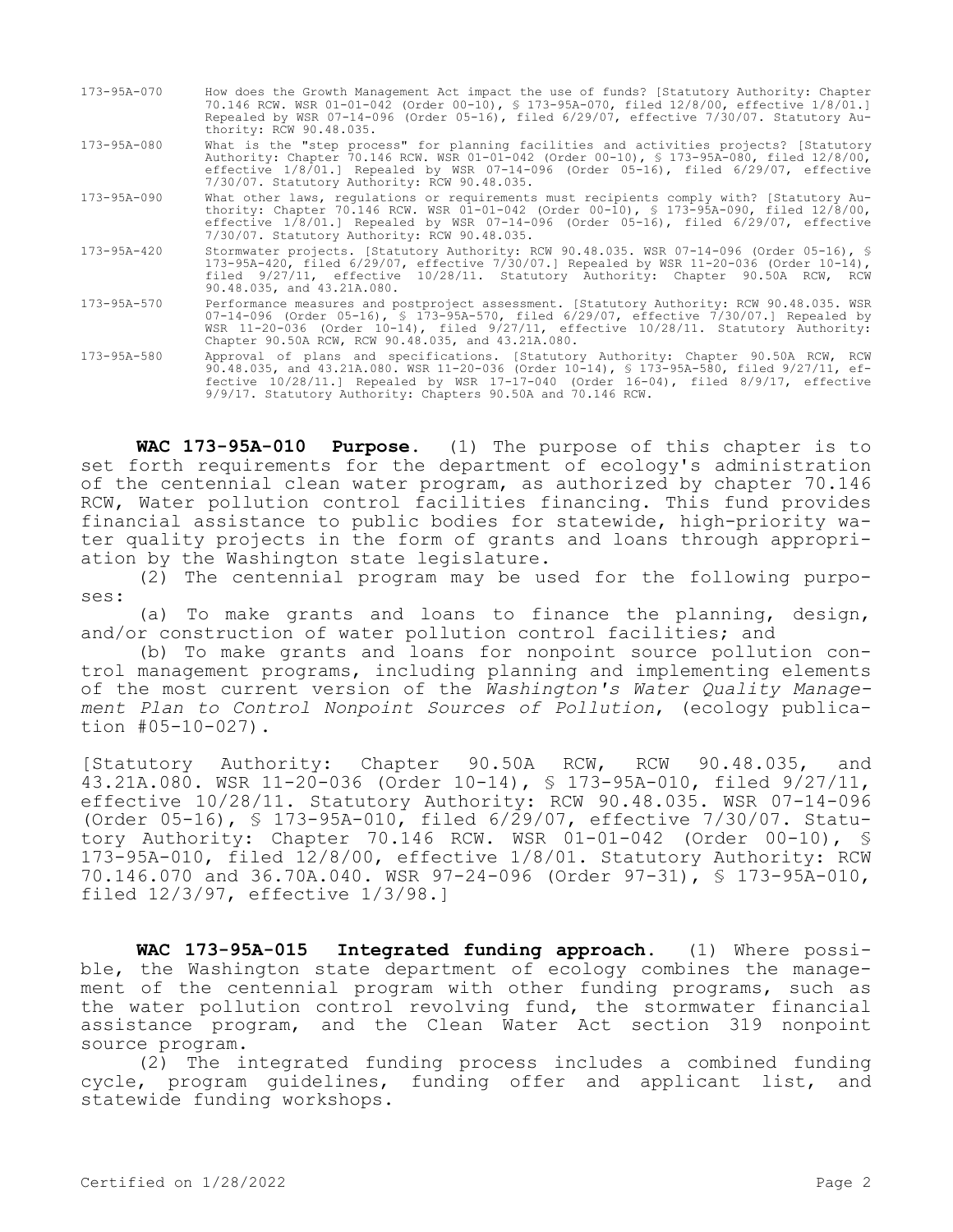[Statutory Authority: Chapters 90.50A and 70.146 RCW. WSR 17-17-040 (Order 16-04), § 173-95A-015, filed 8/9/17, effective 9/9/17. Statutory Authority: Chapter 90.50A RCW, RCW 90.48.035, and 43.21A.080. WSR 11-20-036 (Order 10-14), § 173-95A-015, filed 9/27/11, effective 10/28/11. Statutory Authority: RCW 90.48.035. WSR 07-14-096 (Order 05-16), § 173-95A-015, filed 6/29/07, effective 7/30/07.]

**WAC 173-95A-020 Definitions.** For the purposes of this chapter:

(1) **Activities** see water pollution control activities.

(2) **Applicant** means a public body that has applied for funding.

(3) **Best management practices** (BMP) means physical, structural, and/or managerial practices approved by the department that prevent or reduce pollutant discharges.

(4) **Cash match** means funds used to match the state share of a grant.

(5) **Ceiling amount** means the highest level of financial assistance the department can provide to a recipient for an individual project.

(6) **Centennial** means the centennial clean water program.

(7) **Commercial, industrial, and institutional flows** mean the portion of the total flows to a facility that originate from large commercial establishments, industrial facilities, or institutional sources such as state schools, hospitals, and prisons.<br>(8) **Competitive funding** means funds available for projects

(8) **Competitive funding** means through a statewide evaluation process.

(9) **Completion date** or **expiration date** means the date indicated in the funding agreement in which all milestones and objectives associated with the goals of the project are met.

(10) **Concentrated animal feeding operation** (CAFO) means:

(a) An animal livestock feeding operation that discharges animal waste to the waters of Washington state more frequently than the twenty-five-year, twenty-four-hour storm event; or

(b) An animal livestock feeding operation that is under a department administrative order, notice of violation, or a National Pollution Discharge Elimination System permit; or

(c) An animal livestock feeding operation that will be required to have a National Pollution Discharge Elimination System permit coverage in the near future; or

(d) An animal livestock feeding operation designated by the Environmental Protection Agency as polluting the waters of Washington state.

(11) **Conservation easement** means a recorded legal agreement between a landowner and a public body to allow or restrict certain activities and uses that may take place on his or her property.

(12) **Conservation plan** means a document that outlines how a project site will be managed using best management practices to avoid potential negative environmental impacts.

(13) **Construction** means to erect, install, expand, or improve water pollution control facilities or activities. Construction includes construction phase engineering and preparation of the operation and maintenance manual.

(14) **Cost-effective alternative** means the option selected in an approved planning document that meets the requirements of the project, recognizes environmental and other nonmonetary impacts, and offers the lowest cost over the life of the project (i.e., life cycle cost).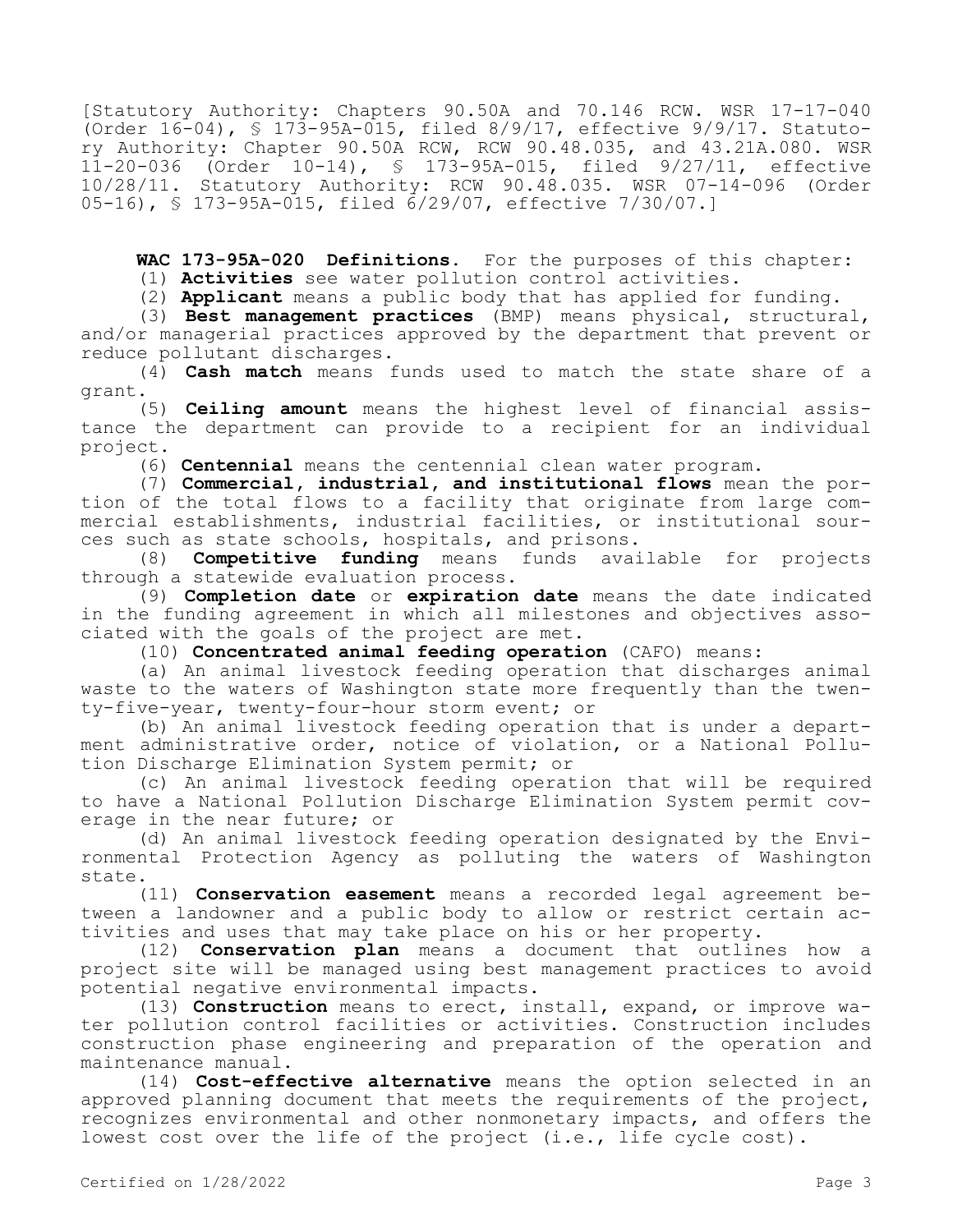(15) **Department** means the Washington state department of ecology.

(16) **Design** means the preparation of the plans and specifications used for construction of water pollution control facilities or activities.

(17) **Director** means the director of the Washington state department of ecology or his or her authorized designee.

(18) **Draft offer and applicant list** means a catalog of all applications for financial assistance considered and those proposed for funding, based on estimates of state and federal budgets.

(19) **Easement** means a recorded legal agreement between a public body and a landowner that allows the public body to have access to the landowner's property at any time to inspect, maintain, or repair loanor-grant-funded activities or facilities; sewer use ordinances and other legal documents may be sufficient.

(20) **Effective date** means the date the loan or grant agreement is signed by the department's water quality program manager.

(21) **Eligible cost** means the portion of a facilities or activities project that can be funded based on program eligibility as defined in WAC 173-98-100 and in the most recently updated edition of the *Water Quality Financial Assistance Guidelines* (publication  $#10-10-049$ ).

(22) **Enforcement order** means an administrative requirement issued by the department under the authority of RCW 90.48.120 that directs a public body to complete a specified course of action within an explicit period to achieve compliance with the provisions of chapter 90.48 RCW.

(23) **Environmental degradation** means the reduced capacity of the environment to meet social and ecological objectives and needs.

(24) **Environmental emergency** means a problem that a public body and the department agree poses a serious, immediate threat to the environment or to the health or safety of a community and requires immediate corrective action.

(25) **Equivalent residential unit** (ERU) means a unit of measurement used to express the average sewage loading discharged from a typical full-time single-family dwelling unit.

(26) **Estimated construction cost** means the expected amount for labor, materials, equipment, and other related work necessary to construct the proposed project.

(27) **Existing need** means water pollution control facility's capacity reserved for all users, at the time of application.

(28) **Existing residential need** means that portion of a water pollution control facility's capacity reserved for residential structures that:

(a) Exists within the project service area at the time of application;

(b) Is connected to the facility or is scheduled to be connected to the facility in an approved planning document; and

(c) Will bear the financial burden of paying for the new facility.

(29) **Extended grant payments** means cash disbursements for eligible project costs made with equal annual payments as established in RCW 70.146.075.

(30) **Facilities** see water pollution control facility.

(31) **Final offer and applicant list** means a catalog of all applications for financial assistance considered and those offered funding, based on adopted state and federal budgets.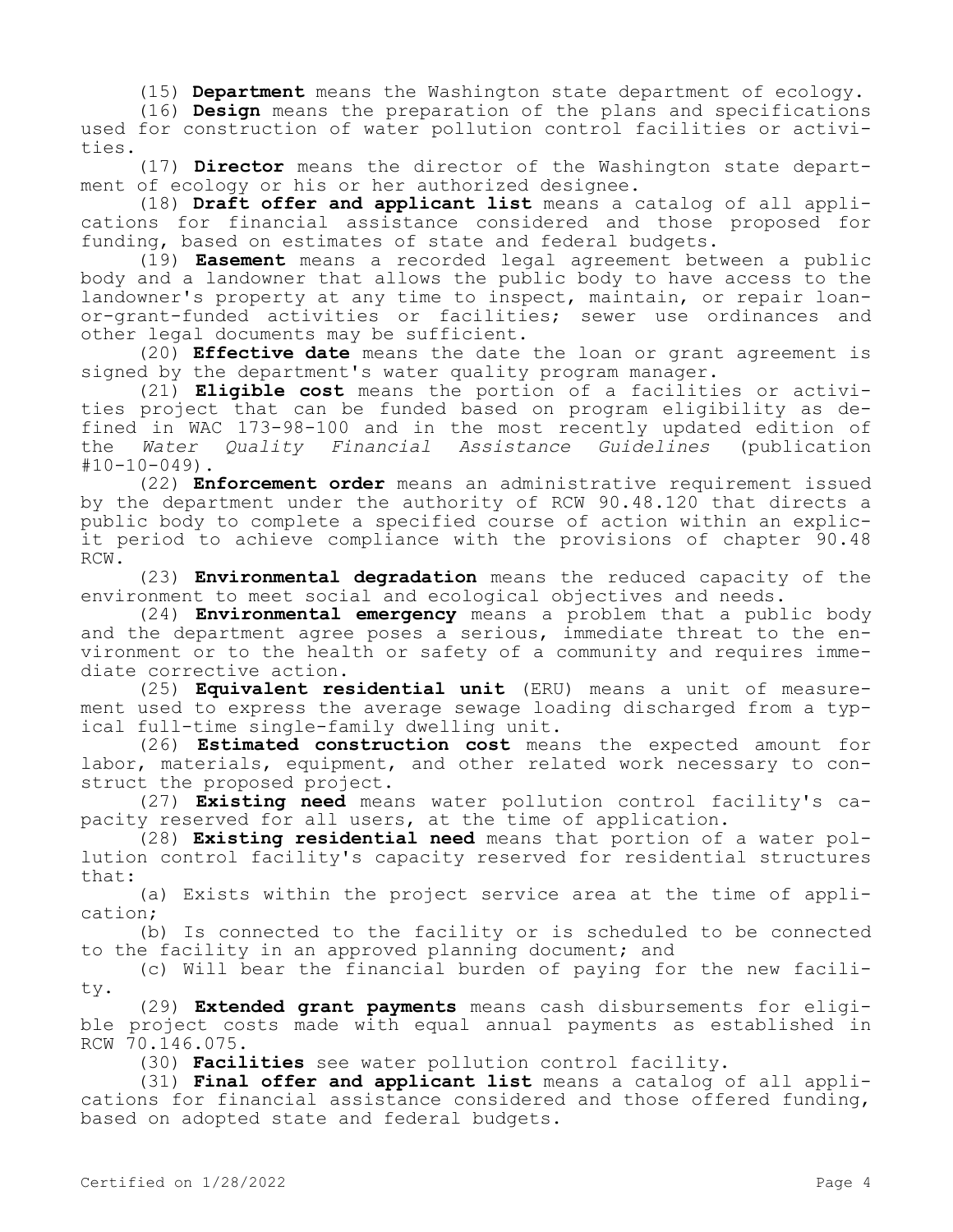(32) **Force account** means loan or grant project work performed using labor, materials, or equipment of a public body.

(33) **Funding cycle** means the events related to the competitive process used to allocate funds from the water pollution control revolving fund, centennial clean water program, the stormwater financial assistance program, and the Clean Water Act section 319 nonpoint source program for a state fiscal year.

(34) **Grant agreement** means a contractual arrangement between a public body and the department.

(35) **Growth** means the portion of the flows to a facility reserved for future residential, commercial, industrial, or institutional flows.

(36) **Indirect cost** means costs that benefit more than one activity of the recipient and not directly assigned to a particular project objective.

(37) **In-kind contributions** means the value of noncash contributions provided for a project.

(38) **Interlocal agreement** means a written arrangement between a grant recipient and another public body to provide eligible grant match contributions to a project. Interlocal agreements are subject to chapter 39.34 RCW, Interlocal Cooperation Act.

(39) **Interlocal costs** means the value of goods or services provided to a project by a public body under the terms of an interlocal agreement. Interlocal contributions satisfy cash matching requirements.

(40) **Infiltration and inflow** means water, other than wastewater, that enters a sewer system.

(41) **Infiltration and inflow correction** means the cost-effective alternative or alternatives identified in an approved planning document for eliminating or reducing the infiltration and inflow to an existing sewer system.

(42) **Landowner agreement** means a written arrangement between a public body and a landowner that allows the public body to have access to the property to inspect project-related components.

(43) **Loan agreement** means a contractual arrangement between a public body and the department that involves a disbursement of funds that must be repaid.

(44) **Loan default** means failure to make a loan repayment to the department within sixty days after the payment was due.

(45) **Match** means the recipient share of eligible project costs.

(46) **Nonpoint source water pollution** means pollution that enters any waters from widespread water-based or land-use activities. Nonpoint source water pollution includes, but is not limited to, atmospheric deposition; surface water runoff from agricultural lands, urban areas, and forest lands; subsurface or underground sources; and discharges from boats or other marine vessels.

(47) **Plans and specifications** means the construction contract documents and supporting engineering documents prepared in sufficient detail to allow contractors to bid on and construct water pollution control facilities. "Plans and specifications" and "design" may be used interchangeably.

(48) **Preliminary project priority list** means a catalog of all applications for financial assistance considered for funding and submitted to the Washington state legislature for its consideration during budget development.

(49) **Project** means a water quality improvement effort funded with a grant or loan.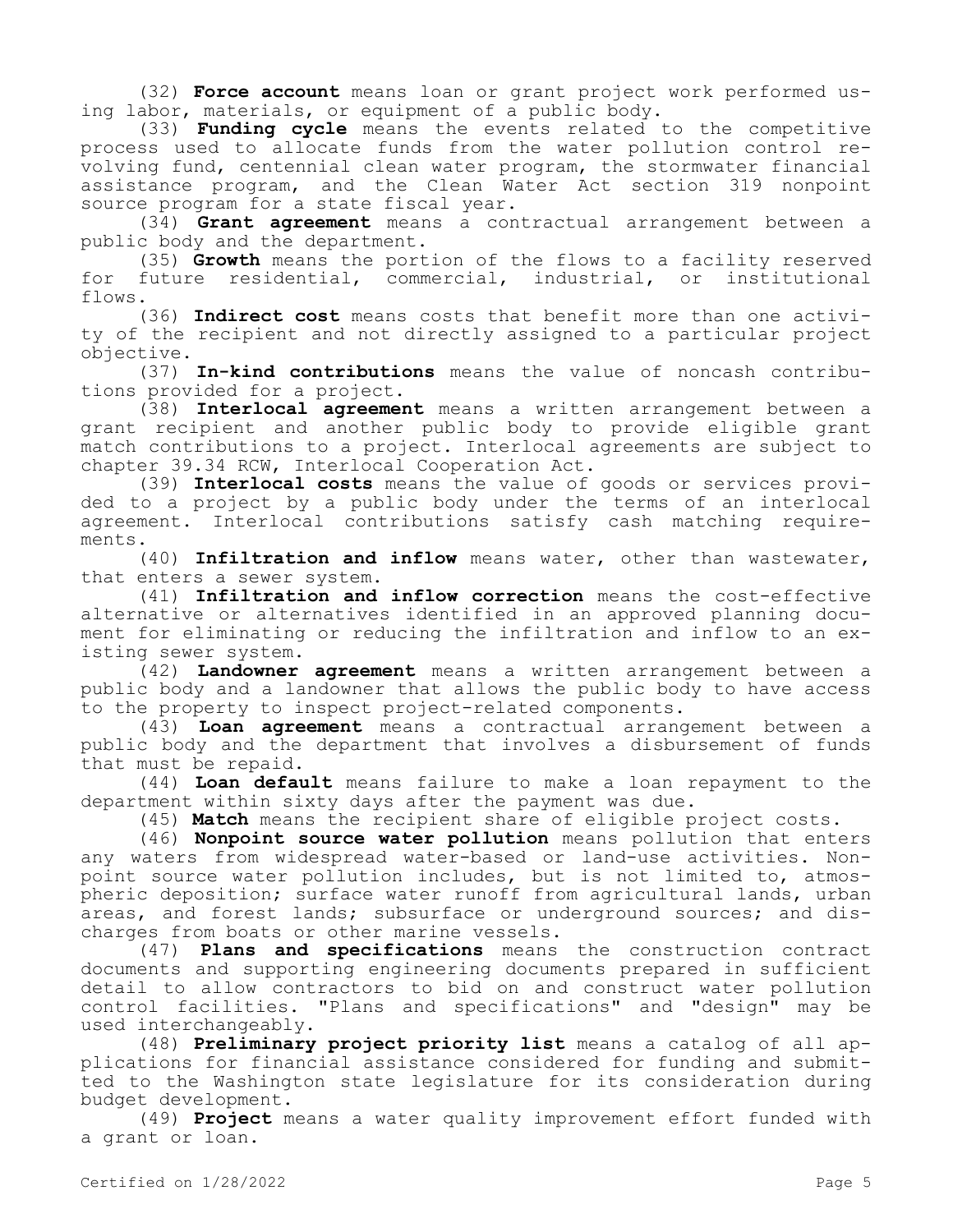(50) **Project completion** or **expiration** means the date indicated in the funding agreement in which all milestones and objectives associated with the goals are met.

(51) **Public body** means a state of Washington county, city or town, conservation district, other political subdivision, municipal corporation, quasi-municipal corporation, those Indian tribes recognized by the federal government, or institutions of higher education when the proposed project is not part of the school's statutory responsibility.

(52) **Public health emergency** means a situation declared by the Washington state department of health in which illness or exposure known to cause illness is occurring or is imminent.

(53) **Recipient** means a public body that has an effective loan or grant agreement with the department.

(54) **Residential** means the portion of the total flows to a facility that originates from single family houses, apartments, mobile home parks, small commercial facilities, and community facilities such as local K-12 public schools, libraries, and fire stations.

(55) **Revolving fund** means Washington state's water pollution control revolving fund.

(56) **Riparian buffer** or **zone** means a swath of vegetation along a channel bank that provides protection from the erosive forces of water along the channel margins and external nonpoint sources of pollution.

(57) **Scope of work** means a detailed description of project tasks, milestones, and measurable objectives.

(58) **Service area population** means the number of people served in the area of the project.

(59) **Severe public health hazard** means a situation declared by the Washington state department of health in which the potential for illness exists, but illness is not occurring or imminent.

(60) **Sewer** means the pipe and related pump stations located on public property or on public rights of way and easements that convey wastewater from buildings.

(61) **Side sewer** means a sanitary sewer service extension from the point five feet outside the building foundation to the publicly owned collection sewer.

(62) **State environmental review process** (SERP) means the National Environmental Policy Act (NEPA)-like environmental review process adopted to comply with the requirements of the Environmental Protection Agency's Code of Regulations (40 C.F.R. § 35.3140). SERP combines the State Environmental Policy Act (SEPA) review with additional elements to comply with federal requirements.

(63) **Total eligible project cost** means the sum of all expenses associated with a water quality project that are eligible for funding.

(64) **Total project cost** means the sum of all expenses associated with a water quality project.

(65) **Water pollution** means contamination or other alteration of the physical, chemical, or biological properties of any waters of the state, including change in temperature, taste, color, turbidity, or odor; or any discharge of a liquid, gas, solid, radioactive substance, or other substance into any waters of the state that creates a nuisance or renders the waters harmful, detrimental, or injurious to the public, to beneficial uses, or to livestock, wild animals, birds, fish, or other aquatic life.

(66) **Water pollution control activities** or **activities** means actions taken by a public body for the following purposes:

(a) To prevent or mitigate pollution of underground water;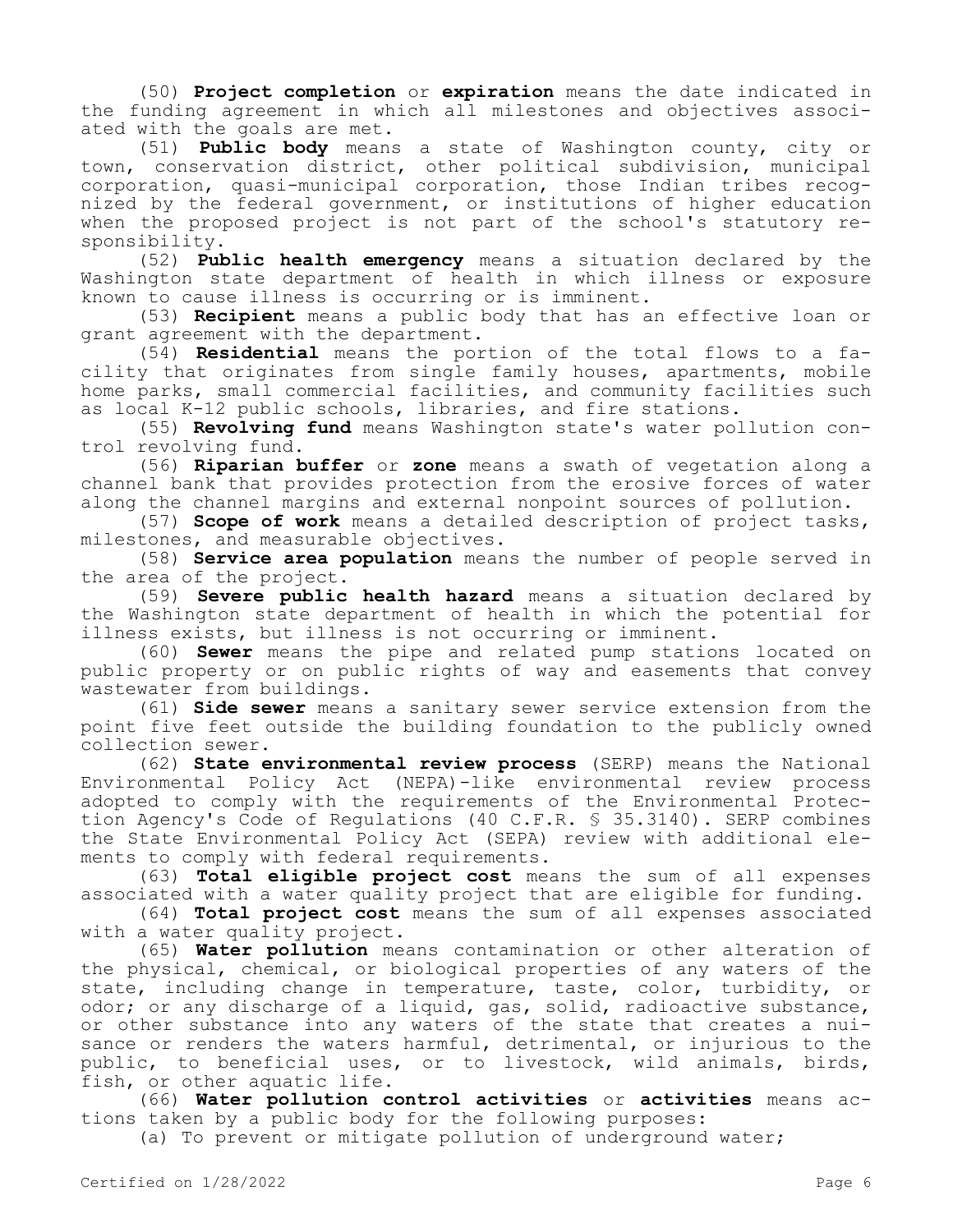(b) To control nonpoint sources of water pollution;

(c) To restore the water quality of freshwater lakes; and

(d) To maintain or improve water quality through the use of water pollution control facilities or other means.

(67) **Water pollution control facility** or **facilities** means any facilities or systems for the control, collection, storage, treatment, disposal, or recycling of wastewater including, but not limited to, sanitary sewage, stormwater, residential, commercial, industrial, and agricultural wastes. Facilities include all necessary equipment, utilities, structures, real property, and interests in and improvements on real property.

(68) **Water resource inventory area** (WRIA) means one of the watersheds in the state of Washington, each composed of the drainage areas of a stream or streams, as established in the Water Resources Management Act of 1971 (chapter 173-500 WAC).

[Statutory Authority: Chapters 90.50A and 70.146 RCW. WSR 17-17-040 (Order 16-04), § 173-95A-020, filed 8/9/17, effective 9/9/17. Statutory Authority: Chapter 90.50A RCW, RCW 90.48.035, and 43.21A.080. WSR 11-20-036 (Order 10-14), § 173-95A-020, filed 9/27/11, effective 10/28/11. Statutory Authority: RCW 90.48.035. WSR 07-14-096 (Order 05-16), § 173-95A-020, filed 6/29/07, effective 7/30/07. Statutory Authority: Chapter 70.146 RCW. WSR 01-01-042 (Order 00-10), § 173-95A-020, filed 12/8/00, effective 1/8/01. Statutory Authority: RCW 70.146.070 and 36.70A.040. WSR 97-24-096 (Order 97-31), § 173-95A-020, filed 12/3/97, effective 1/3/98.]

# **PART 1 ELIGIBLE PROJECT TYPES**

**WAC 173-95A-100 Grant and loan eligible.** Certain projects or project elements, including but not limited to the following may be eligible for centennial loan or grant assistance:

(1) **Aquatic plant control** when the water quality degradation is due to the presence of aquatic plants, and the source(s) of pollution can be addressed sufficiently to ensure that the pollution is eliminated;

(2) **BMP implementation** on private property:

(a) Best management practices that consist of new, innovative or alternative technology not yet demonstrated in the department's region in which it is proposed;

(b) Best management practices in the riparian buffer or zone, such as revegetation or fence construction and where a conservation easement or landowner agreement is granted by the landowner; and

(c) Other water quality best management practices that are evaluated and approved by the department on a case-by-case basis, and where a conservation easement or landowner agreement is granted by the landowner;

(3) **BMP implementation** on public property;

(4) **Computer equipment and software** specific to the funded project and preapproved by the department;

(5) **Diagnostic studies** to assess current water quality;

(6) **Education and outreach** efforts for the public;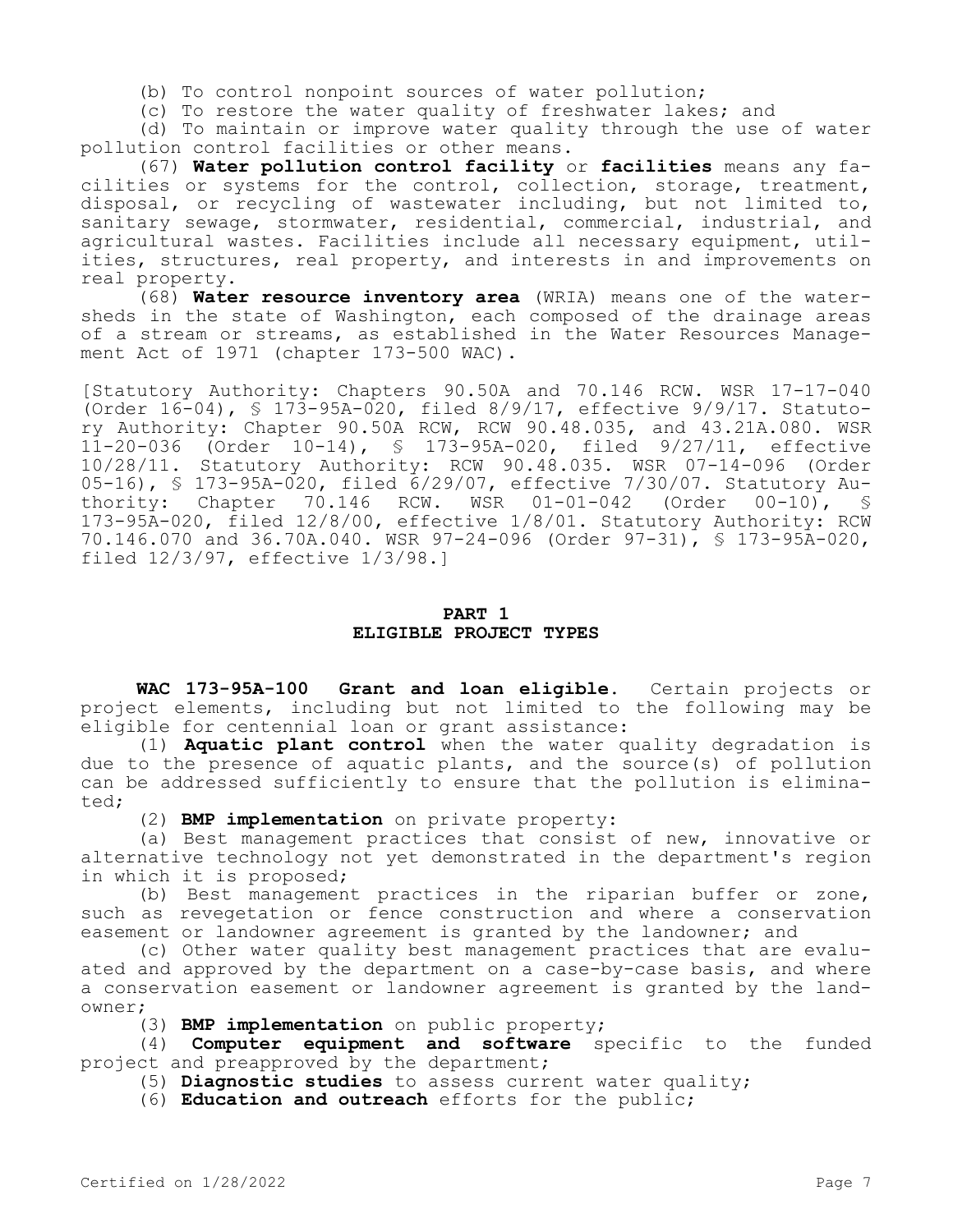(7) **Environmental checklists,** assessments, and impact statements necessary to satisfy requirements for the SEPA, the NEPA, and the SERP;

(8) **Equipment and tools** as identified in a grant or loan agreement;

(9) **Groundwater protection activities** such as wellhead protection and critical aquifer recharge area protection;

(10) **Hardship assistance** for wastewater facilities construction, on-site sewage system repair and replacement, and construction elements of an alternative public works contracting project;

(11) **Implementation** of eligible projects identified in water quality plans;

(12) **Indirect costs** as defined in the most recently updated edition of *Administrative Requirements for Ecology Grants and Loans* (publication #91-18);

(13) **Lake implementation and planning activities** on lakes with public access;

(14) **Land acquisition:**

or

(a) For wetland habitat preservation and protection;

(b) For riparian area and watershed preservation and protection;

(c) For drinking water source protection;

(15) **Landscaping for erosion control** directly related to a project, or site-specific landscaping to mitigate site conditions and comply with requirements in the State Environmental Policy Act or the National Environmental Policy Act;

(16) **Light refreshments** for meetings when specified in the loan or grant agreement;

(17) **Monitoring BMP effectiveness;**

(18) **Monitoring equipment** used for water quality assessment;

(19) **Monitoring water quality;**

(20) **On-site sewage systems:**

(a) **Development and administration of a local loan fund for onsite sewage system repair and replacement** for residential and small commercial systems; and

(b) **On-site sewage** system surveys;

(21) **Model ordinances** development and dissemination of model ordinances to prevent or reduce pollution from nonpoint sources;

(22) **Planning,** including comprehensive basin plans, watershed plans, and area-wide water quality plans;

(23) **Planning and design** for hardship wastewater facilities;

(24) **Riparian and wetlands habitat restoration** and enhancement, including revegetation;

(25) **Sales tax;**

(26) **Stream restoration** that meets recognized water quality standards;

(27) **Stormwater** activities that are certain nonpermit-related planning activities, such as education and outreach, establishing a stormwater utility, identifying and mapping of pollution sources, and department-approved erosion control;

(28) **Total maximum daily load study** development and implementation;

(29) **Training** to develop specific skills that are necessary to directly satisfy the scope of work. Training, conference registration, or annual meeting fees must be preapproved by the department;

(30) **Wastewater or stormwater utility development;**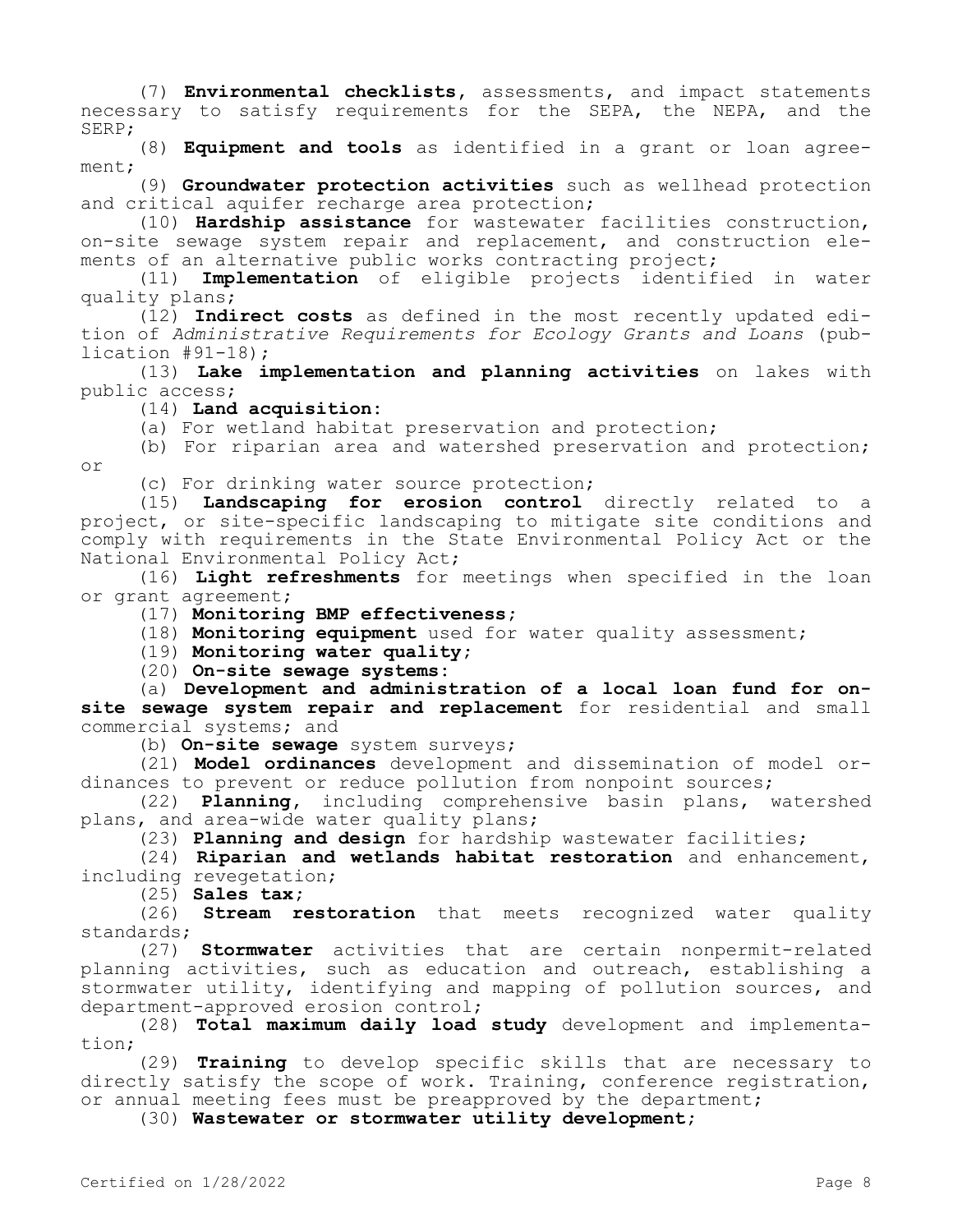(31) **Wastewater or stormwater utility rate** or development impact fee studies;

(32) **Water quality education** and stewardship programs; and

(33) **Wellhead protection.**

[Statutory Authority: Chapters 90.50A and 70.146 RCW. WSR 17-17-040 (Order 16-04), § 173-95A-100, filed 8/9/17, effective 9/9/17. Statutory Authority: Chapter 90.50A RCW, RCW 90.48.035, and 43.21A.080. WSR 11-20-036 (Order 10-14), § 173-95A-100, filed 9/27/11, effective 10/28/11. Statutory Authority: RCW 90.48.035. WSR 07-14-096 (Order 05-16), § 173-95A-100, filed 6/29/07, effective 7/30/07. Statutory Authority: Chapter 70.146 RCW. WSR 01-01-042 (Order 00-10),  $\frac{1}{5}$ 173-95A-100, filed 12/8/00, effective 1/8/01.]

**WAC 173-95A-110 Loan only eligible.** Certain projects or project elements including, but not limited to, the following may be eligible for centennial loan assistance:

(1) **CAFOs,** for BMP implementation;

(2) **Environmental emergencies** as defined in WAC 173-95A-020 and applied for in accordance with the provisions described in the published funding guidelines for the funding cycle in which the emergency occurs;

(3) **Facilities** for nonhardship wastewater and stormwater:

(a) **Planning:**

(i) **Comprehensive sewer planning,** including wastewater elements of capital facilities planning under the Growth Management Act;

(ii) **Planning** for water pollution control facilities; and

(iii) **Stormwater** planning for permitted facilities;

(b) **Design** preparation of plans and specifications for water pollution control facilities;

(c) **Construction** of:

(i) Combined sewer overflow abatement;

(ii) Facilities for the control, storage, treatment, conveyance, disposal, or recycling of stormwater; and

(iii) Water pollution control facility construction to meet existing residential needs;

(d) **Value engineering** for water pollution control facilities;

(4) **Land acquisition:**

(a) As an integral part of the treatment process  $(e,q, f)$  land application); or

(b) For siting of water pollution control facilities, sewer rights of way, easements, and associated costs;

(5) **Legal expenses** will be determined on a case-by-case basis, such as development of local ordinances, use of a bond counsel, review of technical documents;

(6) **On-site sewage systems:**

(a) **Local loan fund** program development and administration;

(b) **New sewer systems** to eliminate failing or failed on-site sewage systems;

(7) **Spare parts,** an initial set of spare parts for equipment that is critical for a facility to operate in compliance with discharge permit requirements; and

(8) **Transferring ownership** of a small wastewater system to a public body.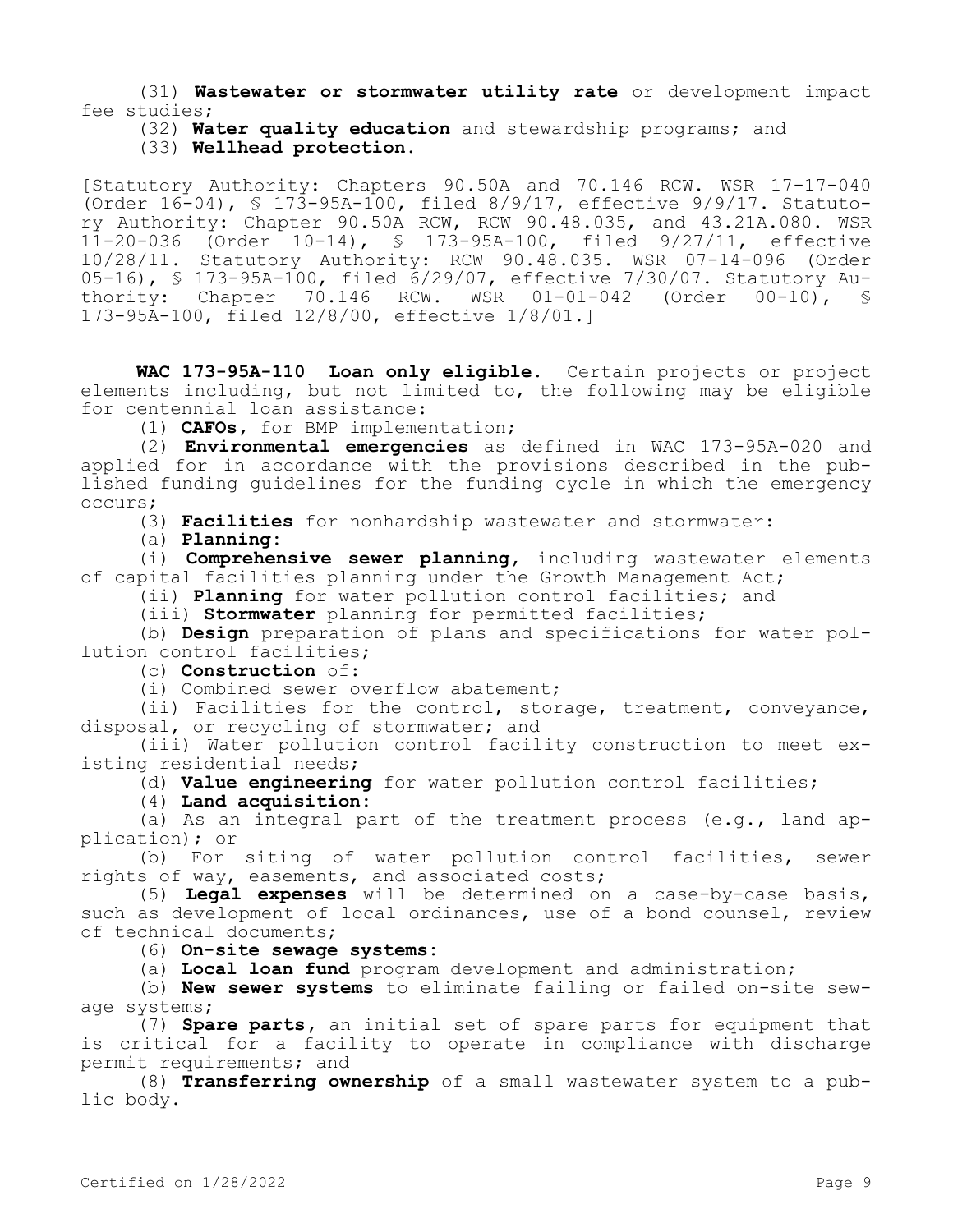[Statutory Authority: Chapters 90.50A and 70.146 RCW. WSR 17-17-040 (Order 16-04), § 173-95A-110, filed 8/9/17, effective 9/9/17. Statutory Authority: Chapter 90.50A RCW, RCW 90.48.035, and 43.21A.080. WSR 11-20-036 (Order 10-14), § 173-95A-110, filed 9/27/11, effective 10/28/11. Statutory Authority: RCW 90.48.035. WSR 07-14-096 (Order 05-16), § 173-95A-110, filed  $6/29/07$ , effective 7/30/07. Statutory Au-<br>thority: Chapter 70.146 RCW. WSR 01-01-042 (Order 00-10), § thority: Chapter  $70.146$  RCW. 173-95A-110, filed 12/8/00, effective 1/8/01.]

**WAC 173-95A-120 Projects ineligible for centennial program funding.** While it is impossible to list every project or project element that is not eligible, some examples of ineligible projects include:

(1) **Abandonment** or demolition of existing structures;

(2) **Commercial, institutional** or **industrial** wastewater pretreatment;

(3) **Compensation** or damages for any claim or injury of any kind arising out of the project, including any personal injury, damage to any kind of real or personal property, or any kind of contractual damages, whether direct, indirect, or consequential;

(4) **Cost-plus-a-percentage-of-cost contracts** (also known as multiplier contracts), time and materials contracts, and percent-of-construction contracts in facilities projects a negotiated fee in general contractor/construction manager contracts is not a cost-plus-a-percentage-of-cost contract);

(5) **Facilities** intended solely to control, transport, treat, dispose, or otherwise manage commercial, institutional, or industrial wastewater;

(6) **Fines and penalties** due to violations of or failure to comply with federal, state, or local laws;

(7) **Flood control,** projects or project elements intended solely for flood control;

(8) **Funding application preparation** for loans or grants;

(9) **Interest** on bonds, interim financing, and associated costs to finance projects;

(10) **Landscaping** for aesthetic reasons;

(11) **Legal expenses** associated with claims and litigation;

(12) **Lobbying** or expenses associated with lobbying;

(13) **Monitoring equipment** for sampling and analysis of commercial, institutional, or industrial discharges;

(14) **Office furniture** not included in the recipient's indirect rate;

(15) **Operating expenses** of local government, such as the salaries and expenses of a mayor, city councilmember, and city attorney;

(16) **Operation and maintenance** costs for work not performed by contract and that is performed on a regularly scheduled basis (e.g., daily, weekly, monthly, seasonally, semiannually, but not less frequently than once per year), to service, check, or replace items that are not broken; or work not performed by contract that is not regularly scheduled but is required to maintain the asset so that repair does not become necessary;

(17) **Overtime** differential paid to employees of a public body to complete administrative or force account work;

(18) **Permit fees** not directly required for the completion of the project;

(19) **Professional dues;**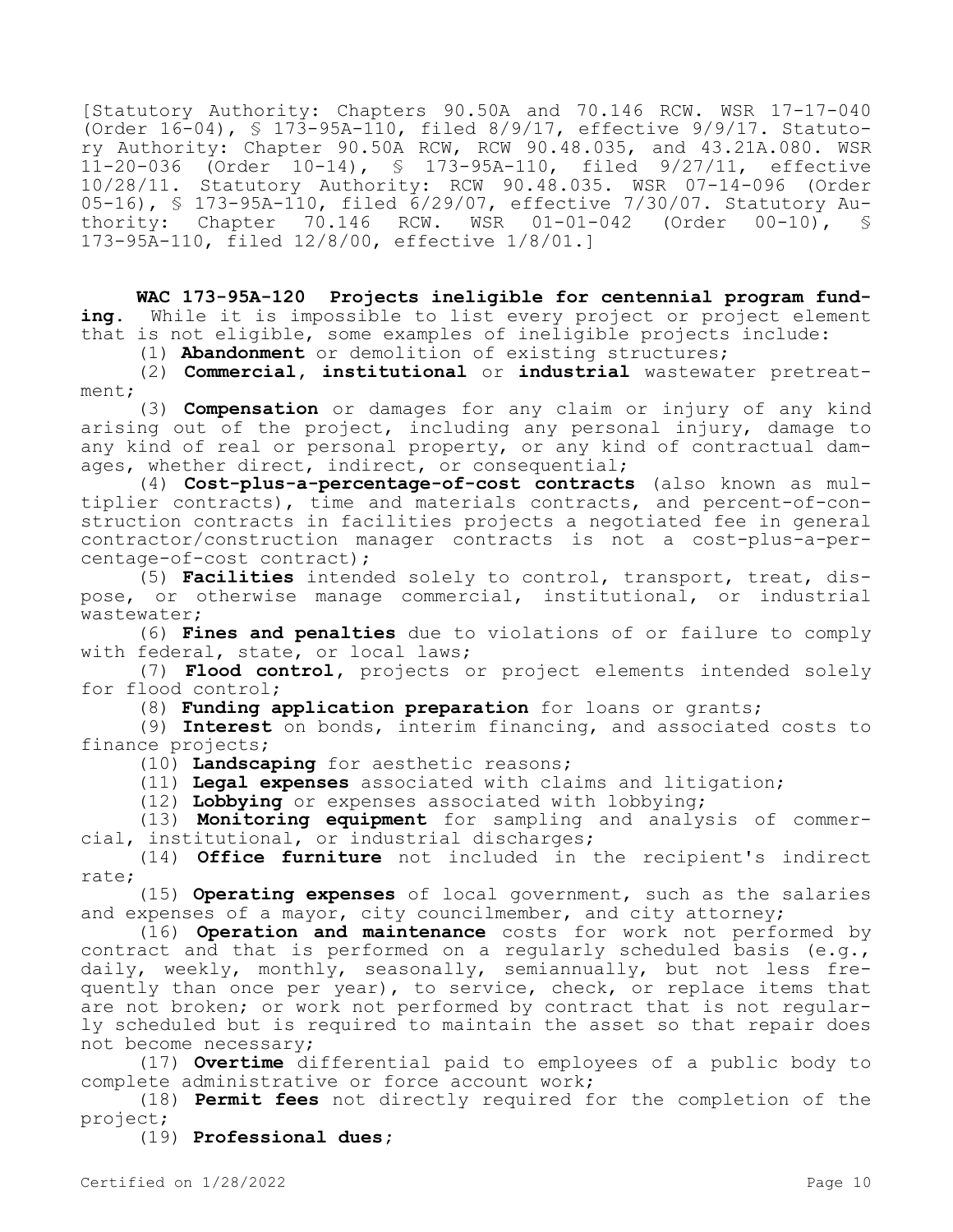(20) **Reclamation** of abandoned mines;

(21) **Refinance** of existing debt;

(22) **Rework costs** or previously funded objectives;

(23) **Solid or hazardous waste;**

(24) **Utility local improvement district** formation;

(25) **Vehicle purchase,** except for vehicles intended for the transportation of liquid or dewatered sludge or septage; and

(26) **Water quantity** or other water resource projects that solely address water quantity issues such as reservoirs and dams.

[Statutory Authority: Chapters 90.50A and 70.146 RCW. WSR 17-17-040 (Order 16-04), § 173-95A-120, filed 8/9/17, effective 9/9/17. Statutory Authority: Chapter 90.50A RCW, RCW 90.48.035, and 43.21A.080. WSR 11-20-036 (Order 10-14), § 173-95A-120, filed 9/27/11, effective 10/28/11. Statutory Authority: RCW 90.48.035. WSR 07-14-096 (Order 05-16), § 173-95A-120, filed 6/29/07, effective 7/30/07.]

#### **PART 2 LOAN INTEREST RATES**

**WAC 173-95A-200 Centennial clean water program loan interest rates.** Loan interest rates are determined by the provisions in WAC 173-98-400.

[Statutory Authority: Chapters 90.50A and 70.146 RCW. WSR 17-17-040 (Order 16-04), § 173-95A-200, filed 8/9/17, effective 9/9/17. Statutory Authority: RCW 90.48.035. WSR 07-14-096 (Order 05-16), § 173-95A-200, filed 6/29/07, effective 7/30/07.]

### **PART 3 HOW TO APPLY FOR FUNDING**

**WAC 173-95A-300 Application for funding.** (1) To apply for funding the applicant must submit a completed application to the department. The department will provide the application on the department website.

(2) Minimum score on application.

(a) An applicant must receive a minimum score equal to fifty percent of the available points on the water quality and public health improvements form, of the water quality financial assistance application to be rated for the *Draft Offer and Applicant List* and *Final Offer and Applicant List*. The department may offer funding to applicants with fewer than fifty percent of the points available on the form if demand for funding is low.

(b) An applicant must receive a minimum score equal to sixty percent of the available points on the water quality financial assistance application to be eligible for funding consideration. The department may offer funding to applicants with fewer than sixty percent of the points available on the financial assistance application if demand for funding is low.

[Statutory Authority: Chapters 90.50A and 70.146 RCW. WSR 17-17-040 (Order 16-04), § 173-95A-300, filed 8/9/17, effective 9/9/17. Statuto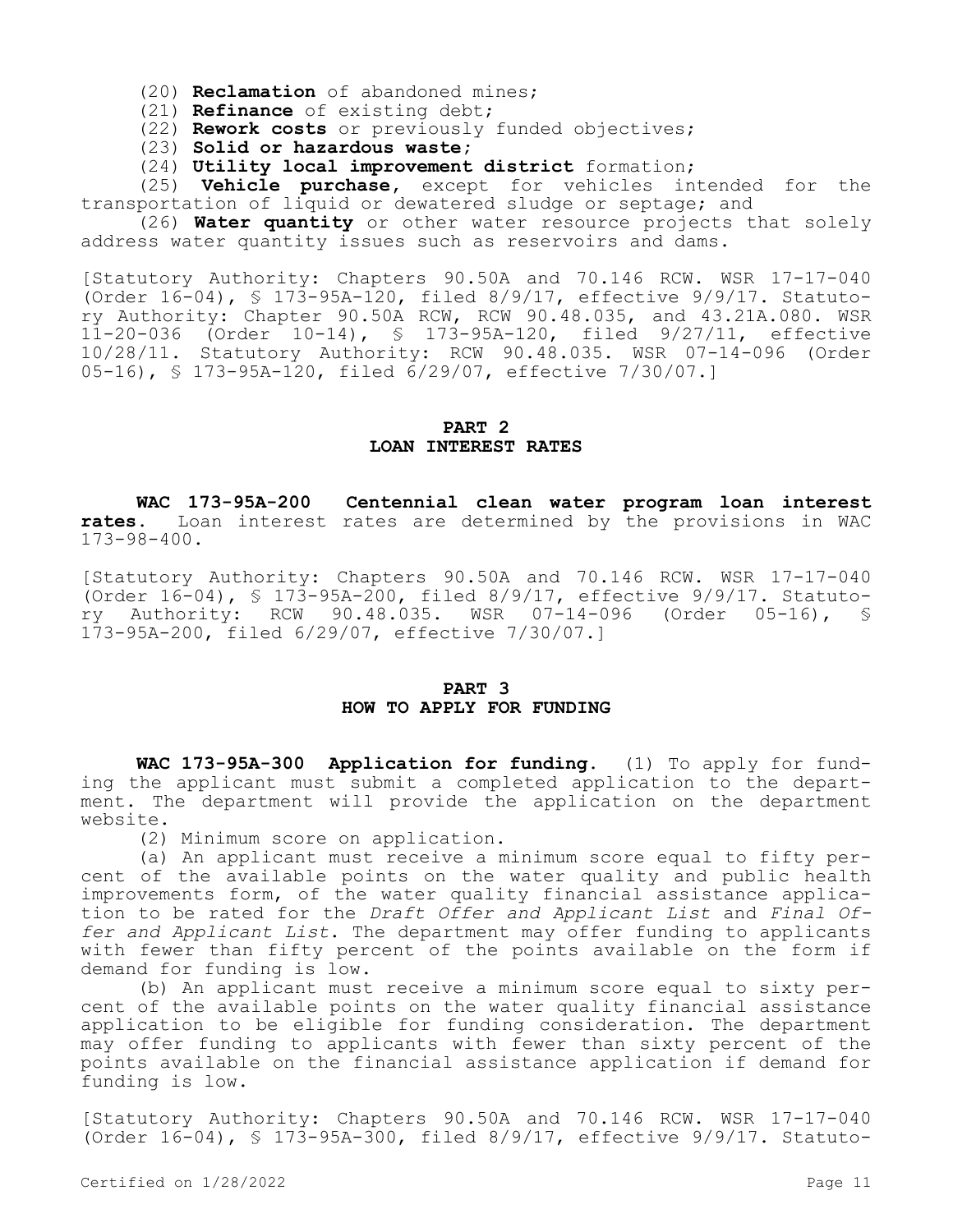ry Authority: Chapter 90.50A RCW, RCW 90.48.035, and 43.21A.080. WSR 11-20-036 (Order 10-14), § 173-95A-300, filed 9/27/11, effective 10/28/11. Statutory Authority: RCW 90.48.035. WSR 07-14-096 (Order 05-16), § 173-95A-300, filed 6/29/07, effective 7/30/07.]

**WAC 173-95A-310 The department's responsibilities.** (1) A general funding cycle schedule is provided in Figure 1.



(2) In general, the department will provide the following services, although annual modifications may be made to accommodate legislative schedules and requirements:

(a) Make available the application and applicable guidelines before the associated funding cycle begins;

(b) Conduct at least one application workshop in each of ecology's four regions;

(c) Conduct preapplication workshops to discuss regional level priorities if applicable;

(d) After the application deadline, complete an initial review of project proposals for funding eligibility;

(e) Request other agencies to provide evaluation assistance as needed;

(f) Rate and rank the applications using a consistent scoring system;

(g) Develop a combined *Draft Offer and Applicant List*;

(h) Facilitate a public review and comment period for the combined *Draft Offer and Applicant List;*

(i) Sponsor at least one public meeting to explain the combined *Draft Offer and Applicant List*;

(j) Develop a combined *Final Offer and Applicant List*. Public comments collected during the public review period will be incorporated;

(k) Issue funding decision letters to all applicants; and

(l) Negotiate, develop, and finalize loan or grant agreements.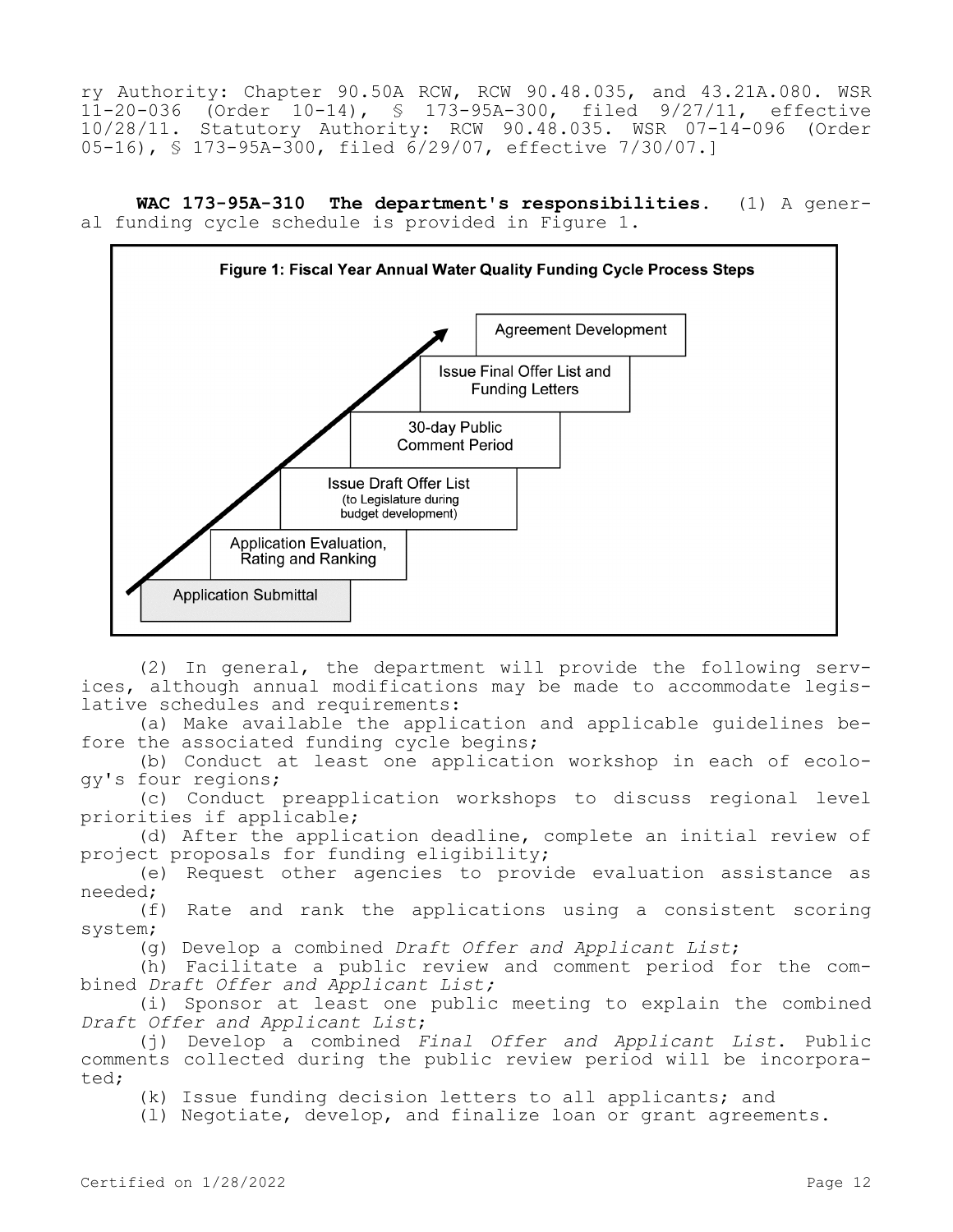[Statutory Authority: Chapters 90.50A and 70.146 RCW. WSR 17-17-040 (Order 16-04), § 173-95A-310, filed 8/9/17, effective 9/9/17. Statutory Authority: Chapter 90.50A RCW, RCW 90.48.035, and 43.21A.080. WSR 11-20-036 (Order 10-14), § 173-95A-310, filed 9/27/11, effective 10/28/11. Statutory Authority: RCW 90.48.035. WSR 07-14-096 (Order 05-16), § 173-95A-310, filed 6/29/07, effective 7/30/07.]

**WAC 173-95A-320 Final offer and applicant list.** Loan and grant offers identified on the *Final Offer and Applicant List* will be effective for up to one year from the publication date of the *Final Offer and Applicant List*. Loan and grant offers that do not result in a signed agreement may be ended.

[Statutory Authority: Chapters 90.50A and 70.146 RCW. WSR 17-17-040 (Order 16-04), § 173-95A-320, filed 8/9/17, effective 9/9/17. Statutory Authority: Chapter 90.50A RCW, RCW 90.48.035, and 43.21A.080. WSR 11-20-036 (Order 10-14), § 173-95A-320, filed 9/27/11, effective 10/28/11. Statutory Authority: RCW 90.48.035. WSR 07-14-096 (Order 05-16), § 173-95A-320, filed 6/29/07, effective 7/30/07.]

### **PART 4 FINANCIAL HARDSHIP ASSISTANCE**

**WAC 173-95A-400 Wastewater facilities construction.** Financial hardship for wastewater facilities construction is determined by the provisions in WAC 173-98-300.

[Statutory Authority: Chapters 90.50A and 70.146 RCW. WSR 17-17-040 (Order 16-04), § 173-95A-400, filed 8/9/17, effective 9/9/17. Statutory Authority: Chapter 90.50A RCW, RCW 90.48.035, and 43.21A.080. WSR 11-20-036 (Order 10-14), § 173-95A-400, filed 9/27/11, effective 10/28/11. Statutory Authority: RCW 90.48.035. WSR 07-14-096 (Order 05-16), § 173-95A-400, filed 6/29/07, effective 7/30/07.]

**WAC 173-95A-410 On-site sewage system repair and replacement programs.** Applicants may apply for grant funding in conjunction with a water pollution control revolving fund loan to establish or continue programs that provide hardship funding for on-site sewage system repair and replacement for homeowners and small commercial enterprises. The ceiling amounts used for activities grants, cited in WAC 173-95A-520, also apply.

[Statutory Authority: Chapter 90.50A RCW, RCW 90.48.035, and 43.21A.080. WSR 11-20-036 (Order 10-14), § 173-95A-410, filed 9/27/11, effective 10/28/11. Statutory Authority: RCW 90.48.035. WSR 07-14-096 (Order 05-16), § 173-95A-410, filed 6/29/07, effective 7/30/07.]

#### **PART 5 FUNDING DISTRIBUTION AND PROJECT DEVELOPMENT PROCESS**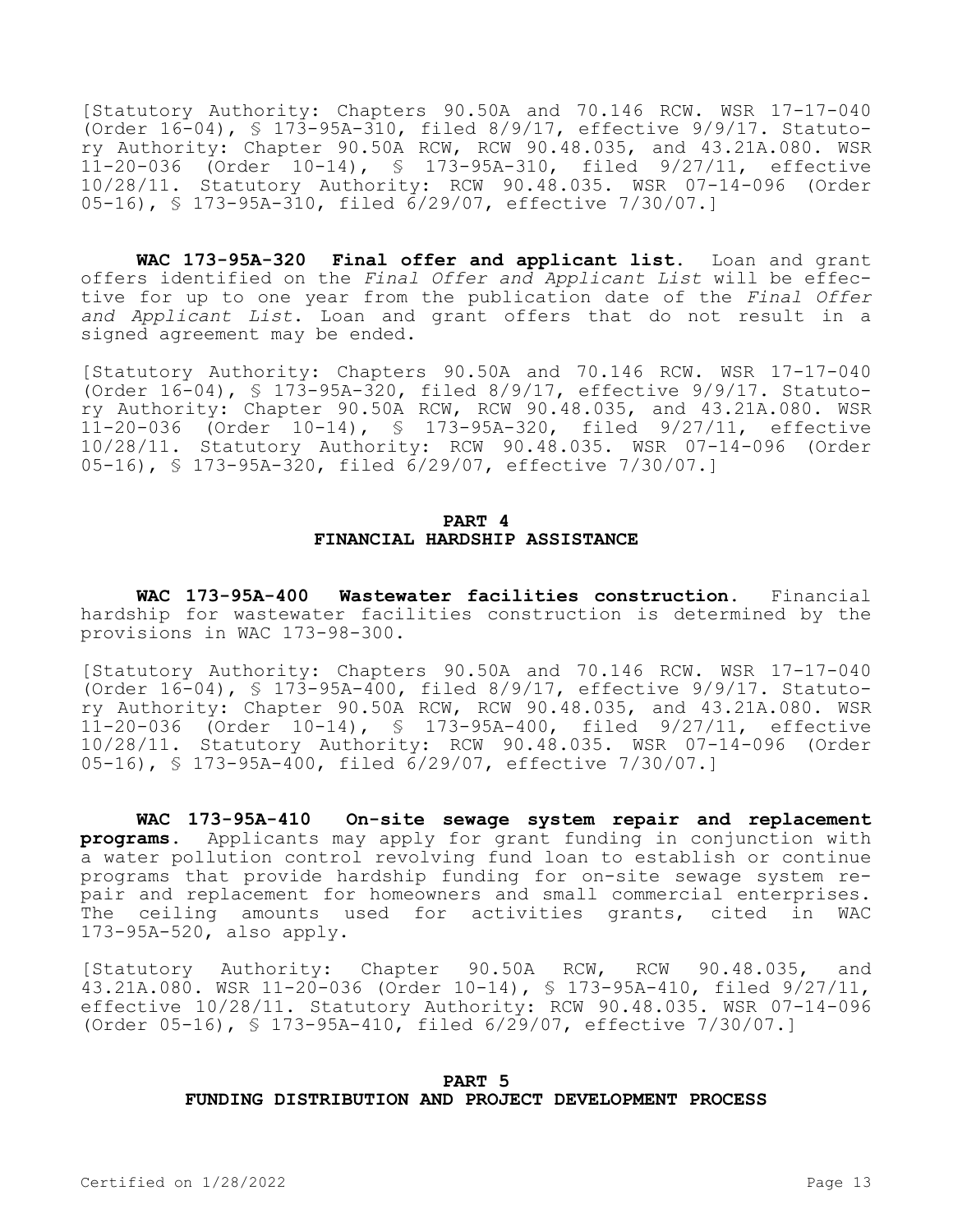**WAC 173-95A-500 Funding allocation.** There are two project categories in which the competitive funding is allocated: Activities and facilities.

(1) The scores derived from the application rating and ranking process will determine the allocation of the competitive funding;

(2) No more than two-thirds of the fund can go to either category;

(3) If the demand for funding is low in either category, then funds may be shifted amongst categories; and

(4) The department will adjust the funding allocation based on the following:

(a) To provide match for other funding sources, such as the Clean Water Act section 319 nonpoint source program or other funding programs; or

(b) To comply with funding restrictions in legislative appropriations.

For example:

If fifty percent of the competitive centennial program funding is comprised of state building construction account funds, then fifty percent of the centennial program funding must be allocated to projects approved for that funding source.

[Statutory Authority: Chapters 90.50A and 70.146 RCW. WSR 17-17-040 (Order 16-04), § 173-95A-500, filed 8/9/17, effective 9/9/17. Statutory Authority: Chapter 90.50A RCW, RCW 90.48.035, and 43.21A.080. WSR 11-20-036 (Order 10-14), § 173-95A-500, filed 9/27/11, effective 10/28/11. Statutory Authority: RCW 90.48.035. WSR 07-14-096 (Order 05-16), § 173-95A-500, filed 6/29/07, effective 7/30/07.]

**WAC 173-95A-510 Funding recognition.** (1) The recipient must acknowledge department funding in reports, technical documents, publications, brochures, and other materials.

(2) Site-specific projects must acknowledge department funding by one of the following means:

(a) Standard signage (appropriately sized and weather resistant);

(b) Posters and wall signage in a public building or location;

(c) Newspaper or periodical advertisement for project construction, groundbreaking ceremony, or operation of the new or improved facility;

(d) Online signage placed on community website or social media outlet; or

(e) Press release.

[Statutory Authority: Chapters 90.50A and 70.146 RCW. WSR 17-17-040 (Order 16-04), § 173-95A-510, filed 8/9/17, effective 9/9/17. Statutory Authority: RCW 90.48.035. WSR 07-14-096 (Order 05-16), § 173-95A-510, filed 6/29/07, effective 7/30/07.]

**WAC 173-95A-520 Ceiling amounts.** (1) **Activities projects.**  Grants for activities projects made under the centennial program are subject to ceiling amounts of:

(a) Five hundred thousand dollars if the match for the grant is in the form of cash and/or interlocal costs; or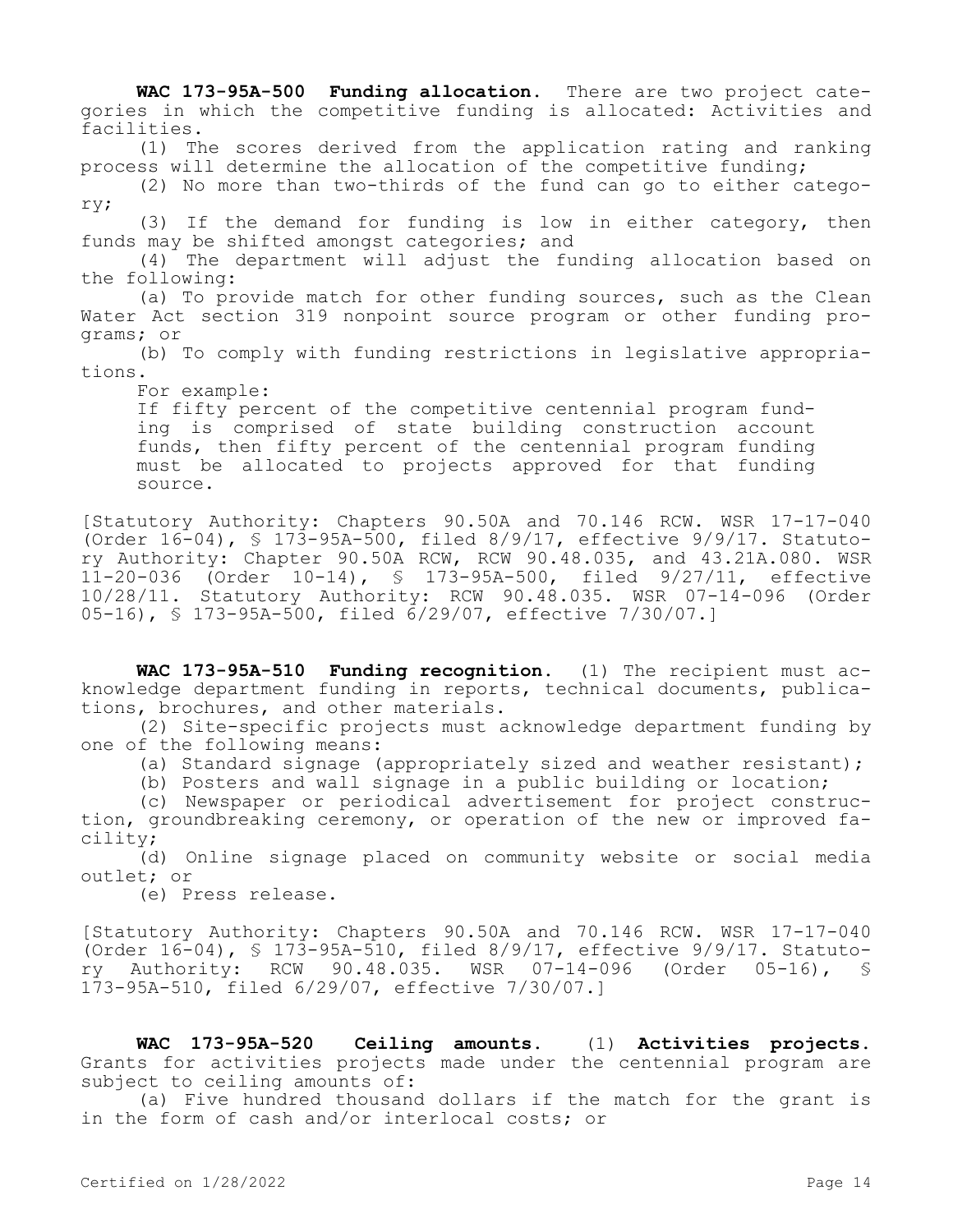(b) Two hundred fifty thousand dollars if any part of the match is in the form of in-kind goods and services; and

(c) Five hundred thousand dollars for activities project loans.

(2) **Facilities projects.** Loans are subject to ceiling amounts of five million dollars.

### (3) **Hardship projects.**

(a) Grants for facilities construction projects are subject to ceiling amounts of five million dollars. If a centennial program grant is provided for a hardship project in conjunction with a water pollution control revolving fund (revolving fund) forgivable principal loan award for hardship, then the ceiling amount for the combined revolving fund forgivable principal loan and centennial program grant is five million dollars; and

(b) Grants for facilities planning and design may not exceed fifty percent of the total eligible costs.

### (4) **Water pollution control facilities construction bid overruns.**

(a) If the low responsive responsible construction bid(s) exceeds the engineer's estimate of construction costs, the department may approve funding increases for up to ten percent of the engineer's cost estimate as supplied with the bid documents;

(b) The ceiling amounts in the year the project was offered funding and as established in WAC 173-95A-520 apply; and

(c) First priority for availability of funds will be given to hardship communities based on the severity of financial need. For more information, see WAC 173-95A-400.

(5) **Water pollution control facilities construction change orders:**

(a) The department may approve funding for change orders for up to five percent of the eligible portion of the low responsive responsible construction bid(s);

(b) The department may approve funding for change orders for greater than five percent of the eligible portion of the low responsive responsible construction bid(s) only if the recipient can demonstrate that the additional funding is needed to remedy unforeseeable, extraordinary site-specific conditions;

(c) The ceiling amounts in the year the project was offered funding and as established in WAC 173-95A-520 apply; and

(d) First priority for availability of funds will be given to hardship communities based on the severity of financial need. For more information on hardship, see WAC 173-95A-400.

[Statutory Authority: Chapters 90.50A and 70.146 RCW. WSR 17-17-040 (Order 16-04), § 173-95A-520, filed 8/9/17, effective 9/9/17. Statutory Authority: Chapter 90.50A RCW, RCW 90.48.035, and 43.21A.080. WSR 11-20-036 (Order 10-14), § 173-95A-520, filed 9/27/11, effective 10/28/11. Statutory Authority: RCW 90.48.035. WSR 07-14-096 (Order 05-16), § 173-95A-520, filed 6/29/07, effective 7/30/07.]

**WAC 173-95A-530 Match.** (1) Depending on the grant amount, match can consist of cash or interlocal and in-kind contributions that total twenty-five percent of the total eligible project cost.

(2) No match is required for loans under the centennial program.

(3) No match is required for grants for wastewater facility hardship projects.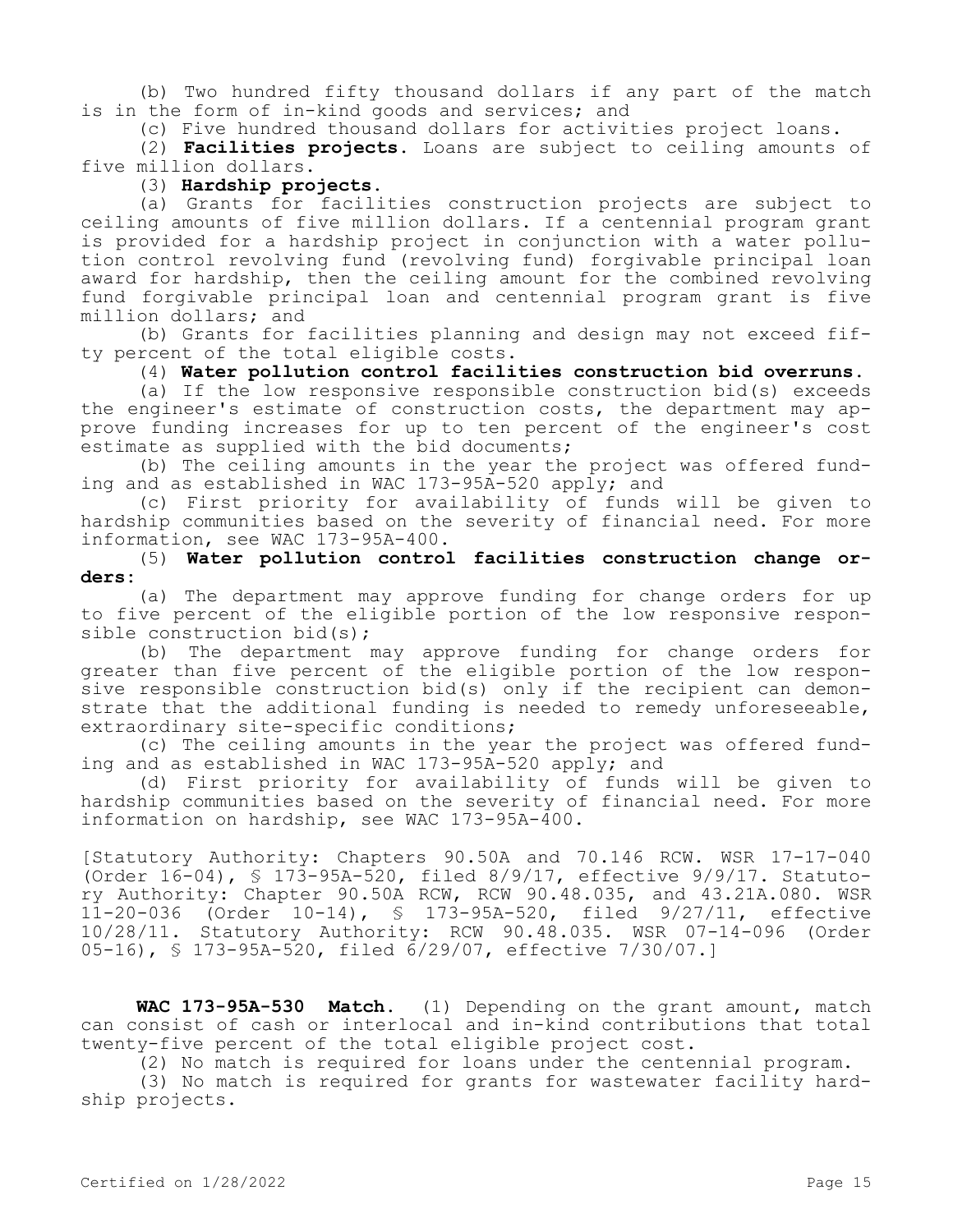[Statutory Authority: Chapters 90.50A and 70.146 RCW. WSR 17-17-040 (Order 16-04), § 173-95A-530, filed 8/9/17, effective 9/9/17. Statutory Authority: RCW 90.48.035. WSR 07-14-096 (Order 05-16), § 173-95A-530, filed 6/29/07, effective 7/30/07.]

**WAC 173-95A-540 Step process for facilities.** Wastewater facility projects must follow the step process provisions in WAC 173-98-530.

[Statutory Authority: Chapters 90.50A and 70.146 RCW. WSR 17-17-040 (Order 16-04), § 173-95A-540, filed 8/9/17, effective 9/9/17. Statutory Authority: Chapter 90.50A RCW, RCW 90.48.035, and 43.21A.080. WSR 11-20-036 (Order 10-14), § 173-95A-540, filed 9/27/11, effective 10/28/11. Statutory Authority: RCW 90.48.035. WSR 07-14-096 (Order 05-16), § 173-95A-540, filed 6/29/07, effective 7/30/07.]

**WAC 173-95A-550 Commercial, industrial, and institutional flows.**  (1) The portion of a project designed to serve the needs of commercial, industrial, and institutional customers may be funded using loans only.

(2) Capacity to serve local public primary and secondary schools may be grant eligible if the applicant can demonstrate financial hardship according to WAC 173-98-300.

[Statutory Authority: Chapters 90.50A and 70.146 RCW. WSR 17-17-040 (Order 16-04), § 173-95A-550, filed 8/9/17, effective 9/9/17. Statutory Authority: RCW 90.48.035. WSR 07-14-096 (Order 05-16), § 173-95A-550, filed 6/29/07, effective 7/30/07.]

**WAC 173-95A-560 Process for water pollution control activities.**  The following process is required for lake projects and recommended for all water pollution control activities projects.

(1) **Planning** involves the identification of problems, evaluation of cost-effective alternatives in accordance with WAC 173-98-730, and preparation of a planning document.

(2) **Implementation** is the actual implementation of the project based on the planning document.

[Statutory Authority: Chapters 90.50A and 70.146 RCW. WSR 17-17-040 (Order 16-04), § 173-95A-560, filed 8/9/17, effective 9/9/17. Statutory Authority: RCW 90.48.035. WSR 07-14-096 (Order 05-16), § 173-95A-560, filed 6/29/07, effective 7/30/07.]

# **PART 6 COMPLIANCE WITH OTHER LAWS, RULES, AND REQUIREMENTS**

**WAC 173-95A-600 General requirements.** (1) Recipients must fully comply with all applicable federal, state, and local laws and rules relating to topics such as procurement, discrimination, labor, job safety, drug-free environments, and minority and women owned businesses.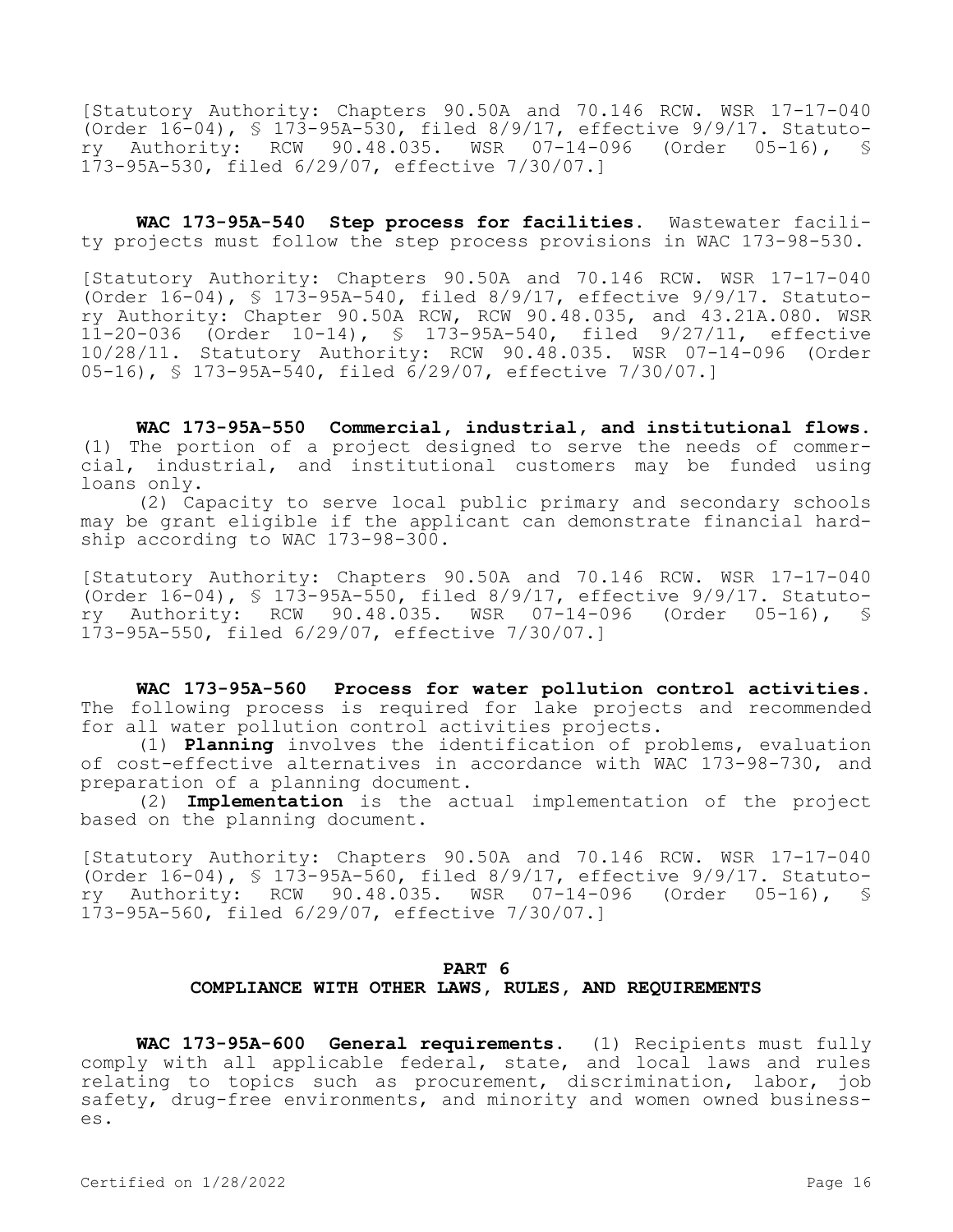(2) Ongoing management of most aspects of loan projects is subject to the most recent edition of *Administrative Requirements for Recipients of Ecology Grants and Loans* (publication #91-18) or *Administrative Requirements for Recipients of Ecology Grants and Loans Managed in EAGL* (publication #14-01-002).

(3) Ongoing management of all aspects of loan projects is subject to the associated funding program guidelines.

(4) The applicant shall secure all necessary permits required by authorities having jurisdiction over the project. Copies must be available to the department upon request.

[Statutory Authority: Chapters 90.50A and 70.146 RCW. WSR 17-17-040 (Order 16-04), § 173-95A-600, filed 8/9/17, effective 9/9/17. Statutory Authority: Chapter 90.50A RCW, RCW 90.48.035, and 43.21A.080. WSR 11-20-036 (Order 10-14), § 173-95A-600, filed 9/27/11, effective 10/28/11. Statutory Authority: RCW 90.48.035. WSR 07-14-096 (Order 05-16), § 173-95A-600, filed 6/29/07, effective 7/30/07.]

**WAC 173-95A-610 The Growth Management Act.** (1) A county, city, or town that has been offered a loan or grant for a water pollution control facilities project may not receive loan or grant funding while the county, city, or town is not in compliance with the Growth Management Act unless:

(a) Documentation showing that a public health need has been provided by the Washington state department of health; or documentation showing that a substantial environmental degradation exists has been provided by the department; and

(b) The county, city, or town has provided documentation to the department that actions or measures are being implemented to address the public health need or substantial environmental degradation; and

(c) The department has determined that the project is designed to address only the public health need or substantial environmental degradation described in the documentation, and does not address unrelated needs including, but not limited to, provisions for additional growth.

(2) For the purposes of this section, "compliance with the Growth Management Act" means that a county, city, or town that must or chooses to plan under RCW 36.70A.040 and has adopted a comprehensive plan, including a capital facilities plan element, and development regulations as required by chapter 36.70A RCW.

(3) For the purposes of this chapter, a public health need related to a loan or grant must be documented by a letter signed by the secretary of the Washington state department of health or his or her designee and addressed to the public official who signed the loan or grant application. "Public health need" means a situation where:

(a) There is a documented potential for:

(i) Contaminating a source of drinking water; or

(ii) Failure of existing wastewater system or systems resulting in contamination being present on the surface of the ground in the quantities and locations as to create a potential for public contact; or

(iii) Contamination of a commercial or recreational shellfish bed as to create a critical public health risk associated with consumption of the shellfish; or

(iv) Contamination of surface water so as to create a critical public health risk associated with recreational use; and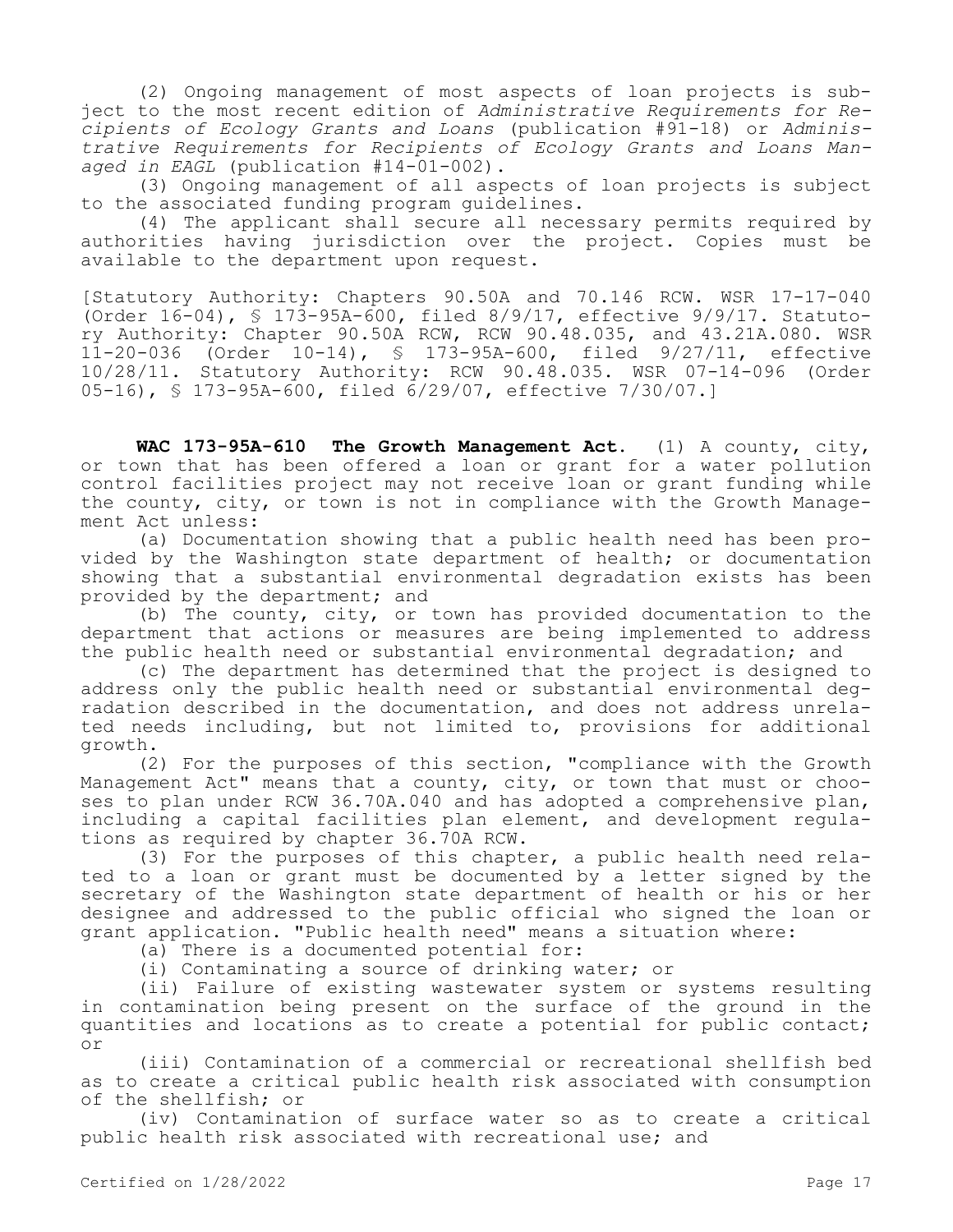(b) The problem generally involves a serviceable area including, but not limited to, a subdivision, town, city, or county, or an area serviced by on-site sewage disposal systems; and

(c) The problem cannot be corrected through more efficient operation and maintenance of an existing wastewater disposal system or systems.

(4) For the purposes of this chapter, a substantial environmental degradation related to a loan or grant must be documented by a letter signed by the director and addressed to the public official who signed the loan or grant application. "Substantial environmental degradation" means that:

(a) There is a situation causing real, documented, critical environmental contamination that:

(i) Contributes to violations of the state's water quality standards; or

(ii) Interferes with beneficial uses of the waters of the state; and

(b) The problem generally involves a serviceable area including, but not limited to, a subdivision, town, city, or county, or an area serviced by on-site sewage disposal systems; and

(c) The problem cannot be corrected through more efficient operation and maintenance of an existing wastewater disposal system or systems.

[Statutory Authority: Chapters 90.50A and 70.146 RCW. WSR 17-17-040 (Order  $16-04$ ), § 173-95A-610, filed 8/9/17, effective 9/9/17. Statutory Authority: Chapter 90.50A RCW, RCW 90.48.035, and 43.21A.080. WSR 11-20-036 (Order 10-14), § 173-95A-610, filed 9/27/11, effective 10/28/11. Statutory Authority: RCW 90.48.035. WSR 07-14-096 (Order 05-16), § 173-95A-610, filed 6/29/07, effective 7/30/07.]

## **PART 7 TIMELY USE OF CENTENNIAL PROGRAM FUNDS**

**WAC 173-95A-700 Starting a project.** (1) **Project initiation.**  Grant or loan funds must be spent in a timely fashion. The recipient must consistently meet the performance measures agreed to in the grant or loan agreement. These performance measures include, but are not limited to, the following:

(a) Work on a project must be started within ten months of the publication date of the *Final Offer and Applicant List* on which the project was proposed.

(b) Starting a project means making any measurable steps toward achieving the milestones, objectives, and overall goals of the project.

(2) **Project initiation extension.** Certain circumstances may allow a time extension of no more than twelve months for starting a project. For example:

(a) Schedules included in water quality permits, consent decrees, or enforcement orders; or

(b) There is a need to do work during an environmental window in a specific season of the year.

[Statutory Authority: Chapters 90.50A and 70.146 RCW. WSR 17-17-040 (Order 16-04), § 173-95A-700, filed 8/9/17, effective 9/9/17. Statuto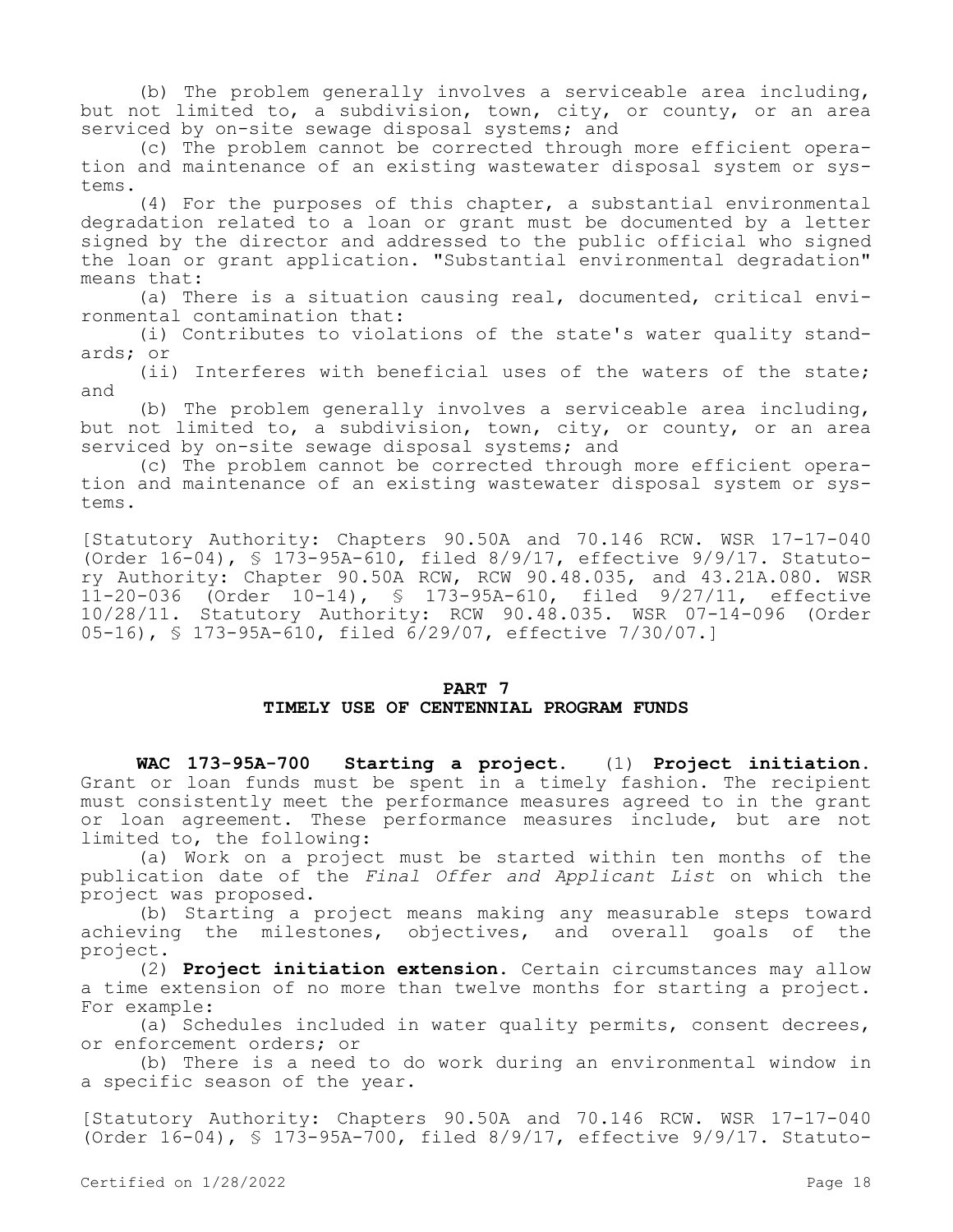ry Authority: Chapter 90.50A RCW, RCW 90.48.035, and 43.21A.080. WSR 11-20-036 (Order 10-14), § 173-95A-700, filed 9/27/11, effective 10/28/11. Statutory Authority: RCW 90.48.035. WSR 07-14-096 (Order 05-16), § 173-95A-700, filed 6/29/07, effective 7/30/07.]

**WAC 173-95A-710 Finishing a project.** Costs incurred after the project completion or expiration dates are not eligible for reimbursement.

(1) **Project completion.**

(a) Work on a project must be completed within five years of the publication date of the *Final Offer and Applicant List* on which the project was proposed. A shorter time period may be specified in the grant or loan agreement; and

(b) Completing a project means fulfilling all milestones and objectives associated with the goals of the grant or loan agreement.

(2) **Project completion extension.**

(a) After the five-year limit is reached, a time extension of no more than twelve months may be made under certain circumstances, including but not limited to:

(i) Schedules included in water quality permits, consent decrees, or enforcement orders; or

(ii) There is a need to do work during an environmental window in a specific season of the year; and

(b) To ensure timely processing, the time extension request must be made before the completion or expiration date of the loan or grant agreement.

[Statutory Authority: Chapter 90.50A RCW, RCW 90.48.035, and 43.21A.080. WSR 11-20-036 (Order 10-14), § 173-95A-710, filed 9/27/11, effective 10/28/11. Statutory Authority: RCW 90.48.035. WSR 07-14-096 (Order 05-16), § 173-95A-710, filed 6/29/07, effective 7/30/07.]

**WAC 173-95A-720 Performance measures and postproject assessment.**  (1) The department may require a recipient to develop and implement a postproject assessment plan.

(2) A recipient may be required to participate in a postproject survey and interview regarding performance measures.

[Statutory Authority: Chapter 90.50A RCW, RCW 90.48.035, and 43.21A.080. WSR 11-20-036 (Order 10-14), § 173-95A-720, filed 9/27/11, effective 10/28/11.]

# **PART 8 GENERAL ADMINISTRATIVE PROVISIONS**

**WAC 173-95A-800 Accounting requirements for grant and loan recipients.** (1) Recipients must maintain accurate records and accounts for the project in accordance with Generally Accepted Accounting Principles (GAAP) as issued by the Governmental Accounting Standards Board (GASB), including standards related to the reporting of infrastructure assets, or in accordance with the state standards in RCW 43.09.200 Local government accounting—Uniform system of accounting.